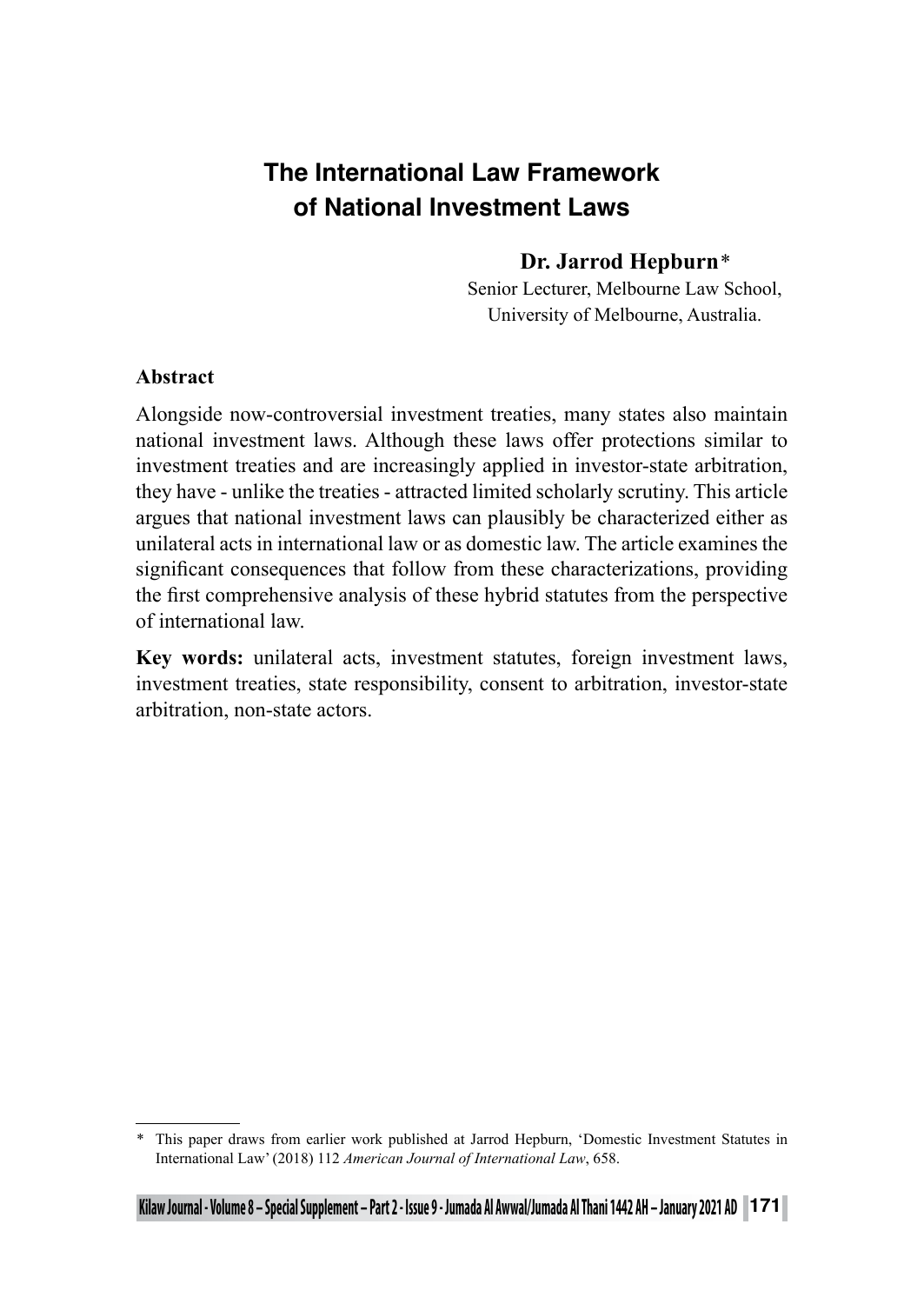## **1. Introduction**

The field of international investment law is usually understood to be based on the extensive network of bilateral and multilateral investment treaties that has been established since the first such treaty was signed in 1959. Nearly every state has signed at least one investment treaty, which now number in the thousands, between all varieties of pairs of states(1). The treaties have sparked hundreds of investor-state claims in international arbitration, and a mass of commentary and discussion.

But alongside these instruments of international law, a recent UNCTAD study notes that 108 states also maintain *domestic* statutes on foreign investment<sup>(2)</sup>. These foreign investment laws (FILs) contain definitions of 'investor' and 'investment' that look very similar to equivalent definitions in investment treaties. FILs also contain investor protections, commonly including guarantees on transfer of capital, expropriation and national treatment<sup>(3)</sup>, again mirroring some of the main protections in investment treaties.

In addition, some FILs include a clause guaranteeing fair and equitable treatment, found almost universally in investment treaties<sup>(4)</sup>. Notably, FILs also sometimes contain the state's prospective consent to the same arbitration mechanisms as investment treaties, allowing investors, as non-state actors, to bring claims for breach of FILs to international tribunals<sup>(5)</sup>. There have already been at least 61 claims relying on a FIL at the International Centre for Settlement of Investment Disputes (ICSID) and in other arbitral forums<sup>(6)</sup>.

<sup>(1)</sup> UNCTAD, *World Investment Report 2020: International Production Beyond the Pandemic* (UN 2020) 106 at: unctad.org/system/files/official-document/wir2020\_en.pdf noted that there were 3,284 investment treaties concluded (but not all in force) at the end of 2019.

<sup>(2)</sup> UNCTAD, *Investment Policy Monitor: Investment Laws* (2016) 1, at: unctad.org/en/PublicationsLibrary/ webdiaepcb2016d5\_en.pdf.

<sup>(3)</sup> Ibid, 6.

<sup>(4)</sup> Eight FILs in UNCTAD's survey included a fair and equitable treatment clause. See ibid at 7. See also Patrick Dumberry, 'Has the Fair and Equitable Treatment Standard Become a Rule of Customary International Law?' (2017) 8 *Journal of International Dispute Settlement*, 155, 175; Antonio Parra, 'Principles Governing Foreign Investment, as Reflected in National Investment Codes' (1992) 7 *ICSID Review*, 428, 436.

<sup>(5)</sup> UNCTAD's review counted 26 FILs that contained clear consent to arbitration, similar to clauses found in investment treaties. See note 2 at 10. A further 11 FILs contained unclear clauses which potentially offered consent to arbitration. FILs clearly differ regionally; a recent study of FILs from the ten ASEAN nations observed that none contained consent clauses. See Jonathan Bonnitcha, *Investment Laws of ASEAN Countries: A Comparative Review* (IISD 2017), 4.

<sup>(6)</sup> Indeed, the very first case at ICSID confirming the validity of consent to arbitration in two separate instruments (such as a treaty or statute, on the part of the state, and a request for arbitration, on the part of the claimant), rather than a single instrument such as a contract, was a case under a FIL involving an Arab state: *Southern Pacific Properties (Middle East) Ltd v Egypt* (ICSID Case No ARB/84/3), Decision on Jurisdiction, 14 April 1988 [70], [101].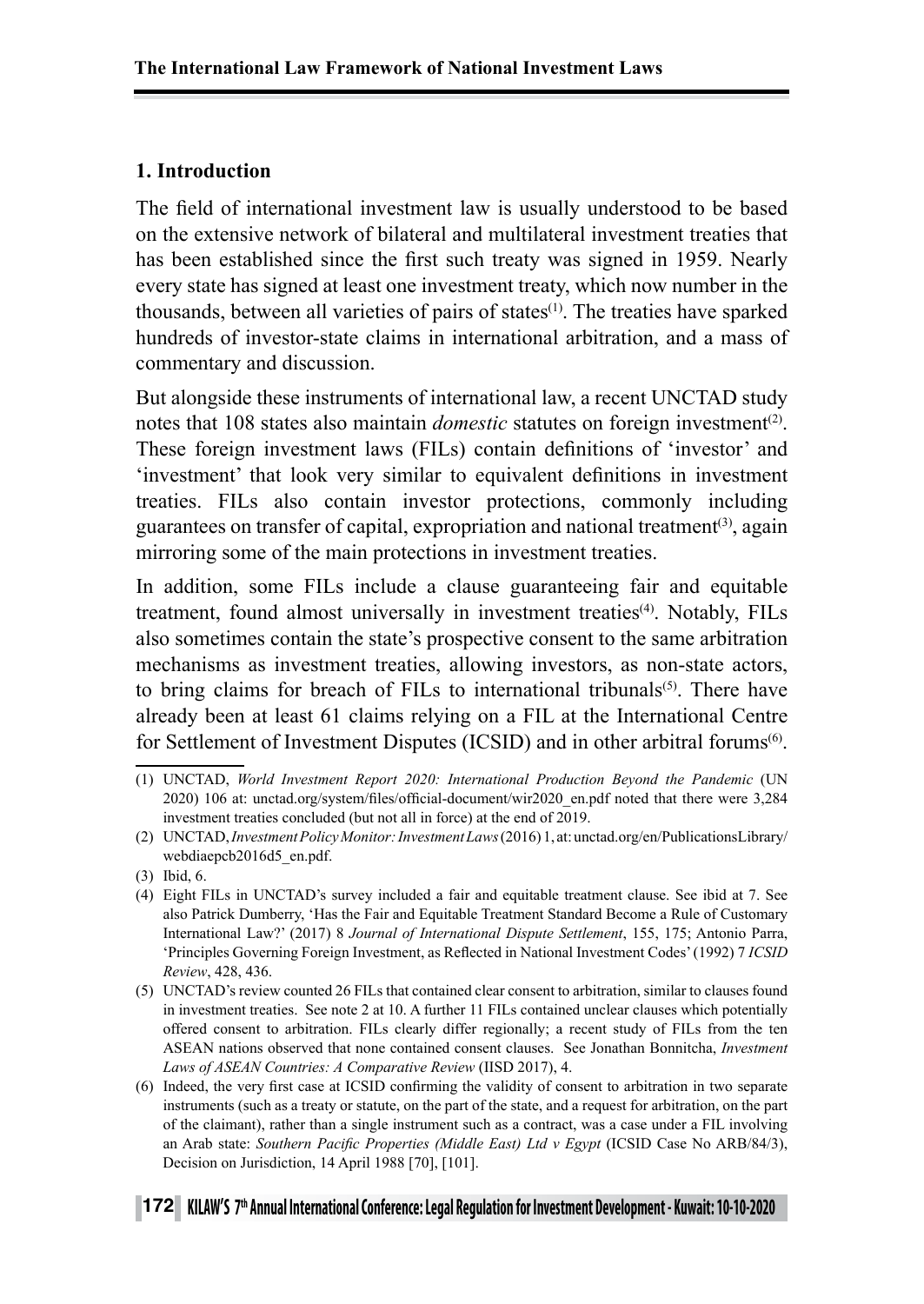Arab states including Egypt, Tunisia, Jordan, have been respondents in several of these claims<sup> $(7)$ </sup>. Cases brought under FILs have represented around 10 percent of new cases filed at ICSID in each of the last ten years, reaching up to 17 percent in 2010 and 2013(8).

While the rate of adoption of investment treaties has declined significantly since the mid-1990s $^{(9)}$ , there has not been a corresponding decline in the rate of adoption of FILs, which has remained relatively constant since 1990(10). Even as discussions over the future existence of the investment treaty regime are proceeding in earnest, it appears that the proliferation of FILs has continued unabated.

This growth perhaps reflects the increasing difficulty in finding agreement between states on international economic law. Passing a domestic statute establishing foreign investment protections may be easier for a state than expending transaction costs in concluding a treaty with a partner, particularly for capital-importing states, for which the benefits of a reciprocal treaty are limited.

To the extent that domestic legislatures are involved in their creation, FILs might also represent a mode of international law-making offering greater transparency and accountability for citizens than treaties, which are often negotiated and concluded solely by the executive without parliamentary oversight. States may thus have good reasons to prefer FILs over investment treaties.

Despite all of this, FILs have received remarkably little attention. The investment treaty literature and reform projects have entered into extensive policy debates over fundamental questions at the heart of the regime. But similar discussions are almost entirely absent in scholarly discussion of FILs<sup>(11)</sup>. Perhaps finding it easier to analogise to more familiar modes of dispute resolution under treaties, tribunals have also avoided any extensive theorising about the nature of FILs and the international law framework of a dispute based on a FIL. In some cases, tribunals have even directly referred to

<sup>(7)</sup> See, eg, *SPP v Egypt*; *ABCI v Tunisia*; *Orange v Jordan*; *Champion v Egypt*.

<sup>(8)</sup> ICSID, 'ICSID, *Caseload – Statistics*,'(2019) at: icsid.worldbank.org/en/Pages/resources/ICSID-Caseload-Statistics.aspx.

<sup>(9)</sup> UNCTAD, note 1, 106.

<sup>(10)</sup> UNCTAD, note 2, 2.

<sup>(11)</sup> Ibid, 11. For a notable recent exception, see Bonnitcha, note 5.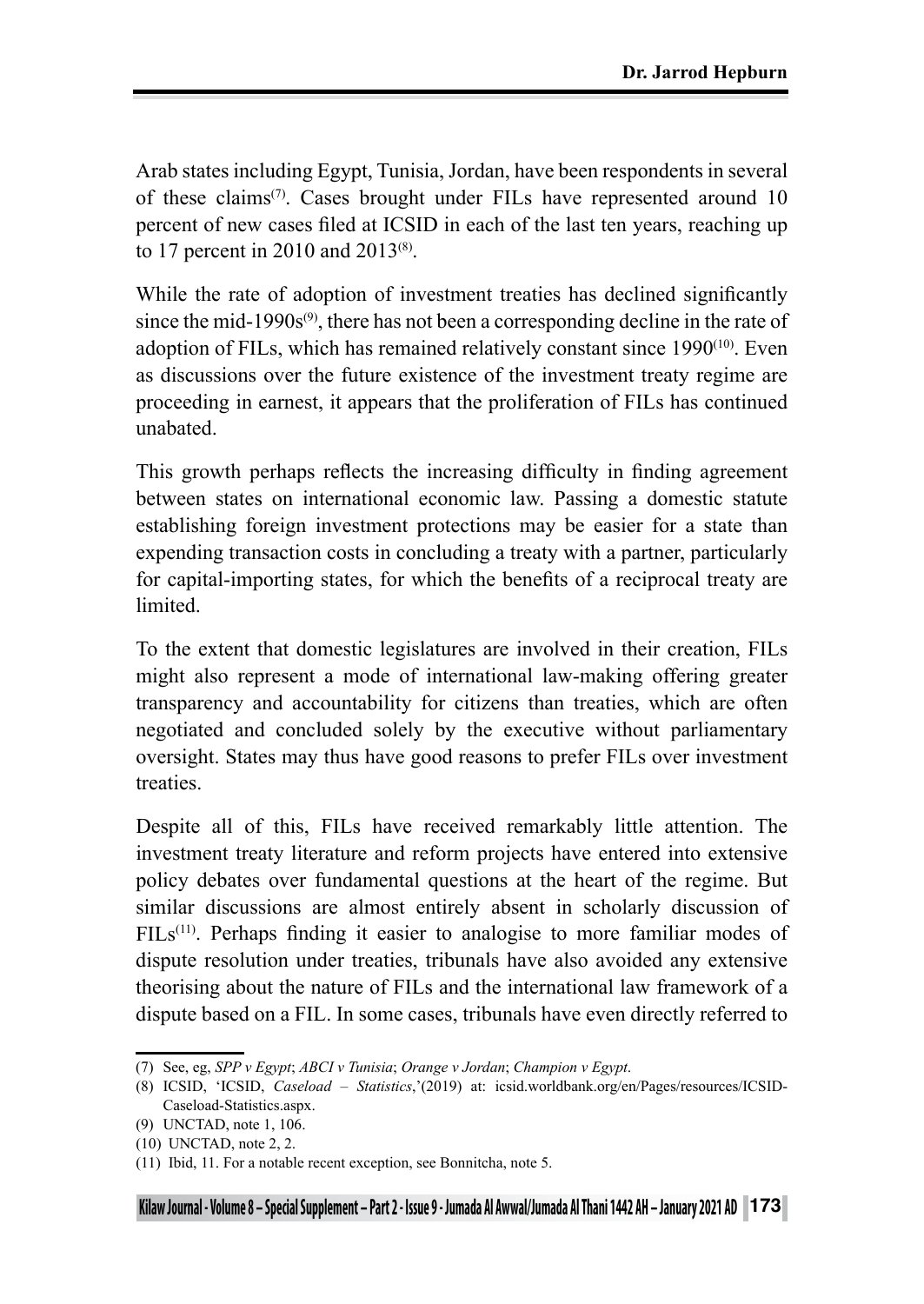FIL claims as 'treaty claims'<sup>(12)</sup>.

But FILs are clearly not treaties. This raises a host of questions for observers seeking to understand the place of FILs, distinct from investment treaties, in international law. Given that these statutes are instruments of domestic law, should international tribunals use domestic rules of interpretation to understand an arbitral consent clause in a FIL? Can FILs be characterised as unilateral acts in international law, despite their domestic law status? If FILs are unilateral acts, to which entities (states and/or non-state actors) are their obligations owed? Can FILs be revoked by the state? How does the international law of state responsibility apply when a non-state actor invokes an alleged breach of a unilaterally-assumed FIL obligation? If FILs are *not* viewed as unilateral acts, does the law of state responsibility apply at all to what is then merely a claimed breach of domestic law?

Some of these significant questions have arisen already in FIL claims. The first question above, relating to the proper tools for interpretation of FIL arbitration clauses, has received the most attention from tribunals and commentators $(13)$ . Meanwhile, the other questions identified above have not been considered in any meaningful way.

This paper aims to fill that gap. Section 2 considers the characterization of FILs as unilaterally-assumed obligations in international law, tracing the consequences of this characterization for several issues arising in FIL cases. Section 2 contends that there is a good case for treating FILs as unilateral acts, owed by states directly to investors. On this view, apart from certain defences, the law of state responsibility would apply largely as normal, perhaps even with less conceptual difficulty than in investor-state claims under treaties. Section 2 further suggests that viewing FILs as unilateral acts permits states

<sup>(12)</sup> *Getma International v Guinea* (ICSID Case No. ARB/11/29), Decision on Jurisdiction, 29 December 2012 [106]; *AES Corporation v Kazakhstan* (ICSID Case No. ARB/10/16), Award, 1 November 2013 [219]. See also *Caratube International Oil Company LLP v Kazakhstan* (ICSID Case No. ARB/13/13), Award, 27 September 2017 [419] and *Interocean Oil Development Company v Nigeria* (ICSID Case No. ARB/13/20), Decision on Preliminary Objections, 29 October 2014 [124], describing FIL claims as 'international law' claims.

<sup>(13)</sup> David Caron, 'The Interpretation of National Foreign Investment Laws as Unilateral Acts Under International Law' in Mahnoush Arsanjani, Jacob Cogan, Robert Sloane et al (eds), *Looking to the Future: Essays on International Law in Honor of W Michael Reisman* (Brill, Leiden, 2010), 649; Michele Potestà, 'The Interpretation of Consent to ICSID Arbitration Contained in Domestic Investment Laws' (2011) 27 *Arbitration International*, 149; Yulia Andreeva, 'Interpreting Consent to Arbitration as a Unilateral Act of State: A Case Against Conventions' (2011) 27 *Arbitration International*, 129; Makane Moïse Mbengue, 'National Legislation and Unilateral Acts of States' in Tarcisio Gazzini and Eric de Brabandere (eds), *International Investment Law: The Sources of Rights and Obligations* (Brill, Glasgow, 2012), 183.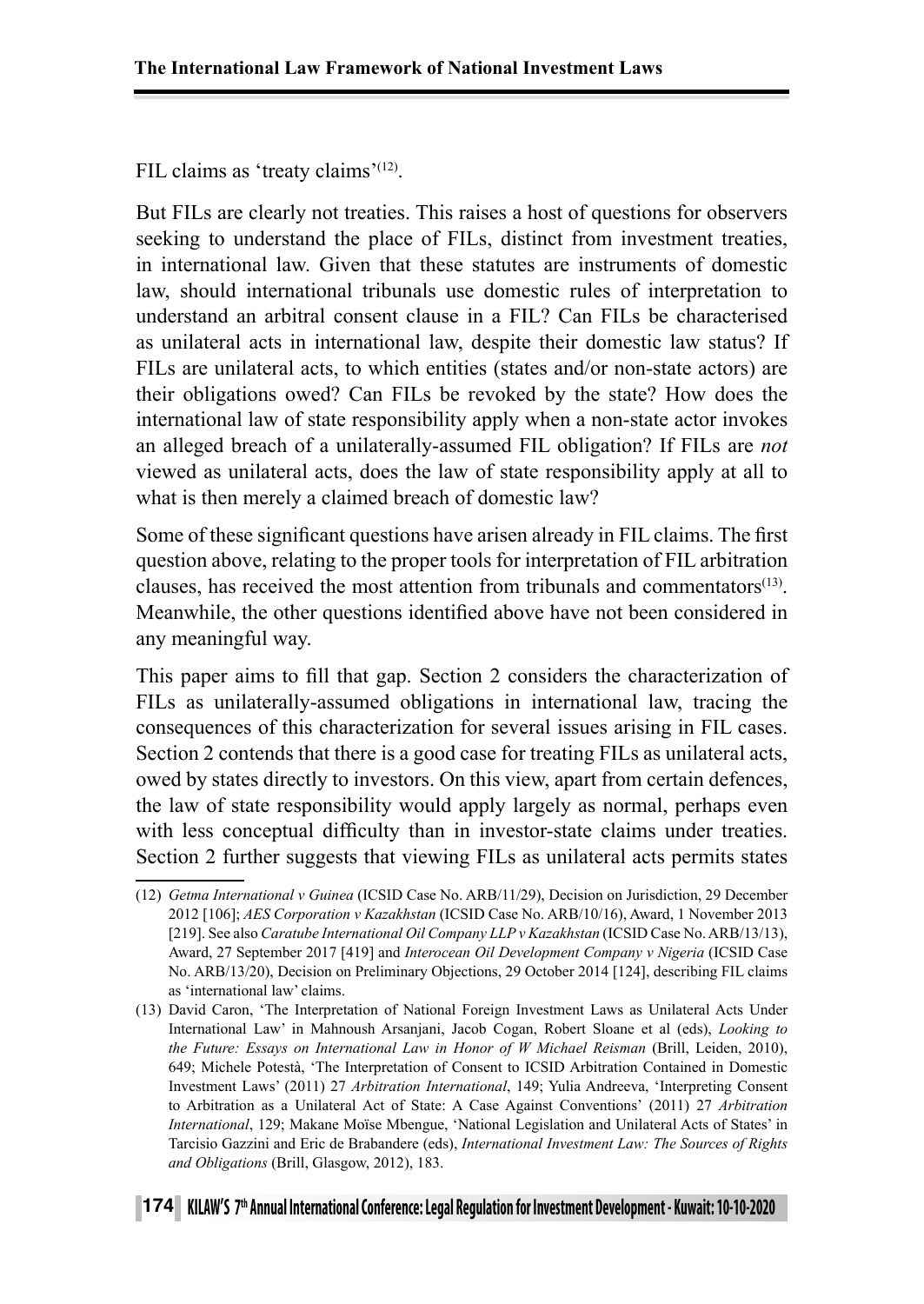to terminate them immediately, except in certain circumstances.

Section 3, by contrast, considers the alternative characterization of FILs as merely regular instruments of domestic law. Some tribunals have assumed or implied this view, while others have ignored the question entirely. Addressing the issue directly, section 3 identifies several doctrinal implications that flow from this conceptual framing. Differing domestic statutory construction rules could result in divergent interpretations of similar terms in FILs, although international law may also play an interpretive role. In addition, the law of state responsibility (particularly attribution) is likely to apply in a more indirect manner than under the unilateral act characterization.

The treatment of FILs raises a number of broader conceptual and institutional issues. States that adopt FILs would seem to have no predetermined reason to prefer one characterization of them over the other; as this paper demonstrates, where outcomes or doctrines differ based on the chosen frame, they sometimes favour governments and at other times favour investors. Nevertheless, as with investment treaties, the origins, motivations, and underlying structures of FILs need to be grasped to lay the groundwork for evaluating any FIL reform agenda that may emerge.

There are also urgent reasons to understand these laws if states begin to (or continue to) adopt them as an alternative to beleaguered investment treaties. Most broadly, the alternative characterizations of FILs imply different allocations of authority between domestic and international law, a perennial concern of states and non-state actors.

Using an analytical and doctrinal methodology, this paper proposes a conceptual framework to analyze these issues, providing a comprehensive account of FILs that situates these hybrid instruments<sup> $(14)$ </sup> from the perspective of public international law.

# **2. FILs as Unilateral Acts**

One possible way of understanding FILs from the perspective of international law is to treat them as unilateral acts of states, creating binding international obligations in the manner recognised by the International Court of Justice

<sup>(14)</sup> cf Roberts' description of the US Alien Tort Statute as 'something that cannot easily be categorized as domestic or international law … but rather is some hybrid in between each set of poles': A Roberts, 'Comparative International Law? The Role of National Courts in Creating and Enforcing International Law' (2011) 60 *ICLQ*, 57, 77. The analogy is likely even stronger where domestic courts are called on to apply FIL norms, which is envisaged by many FILs but not discussed in this Chapter.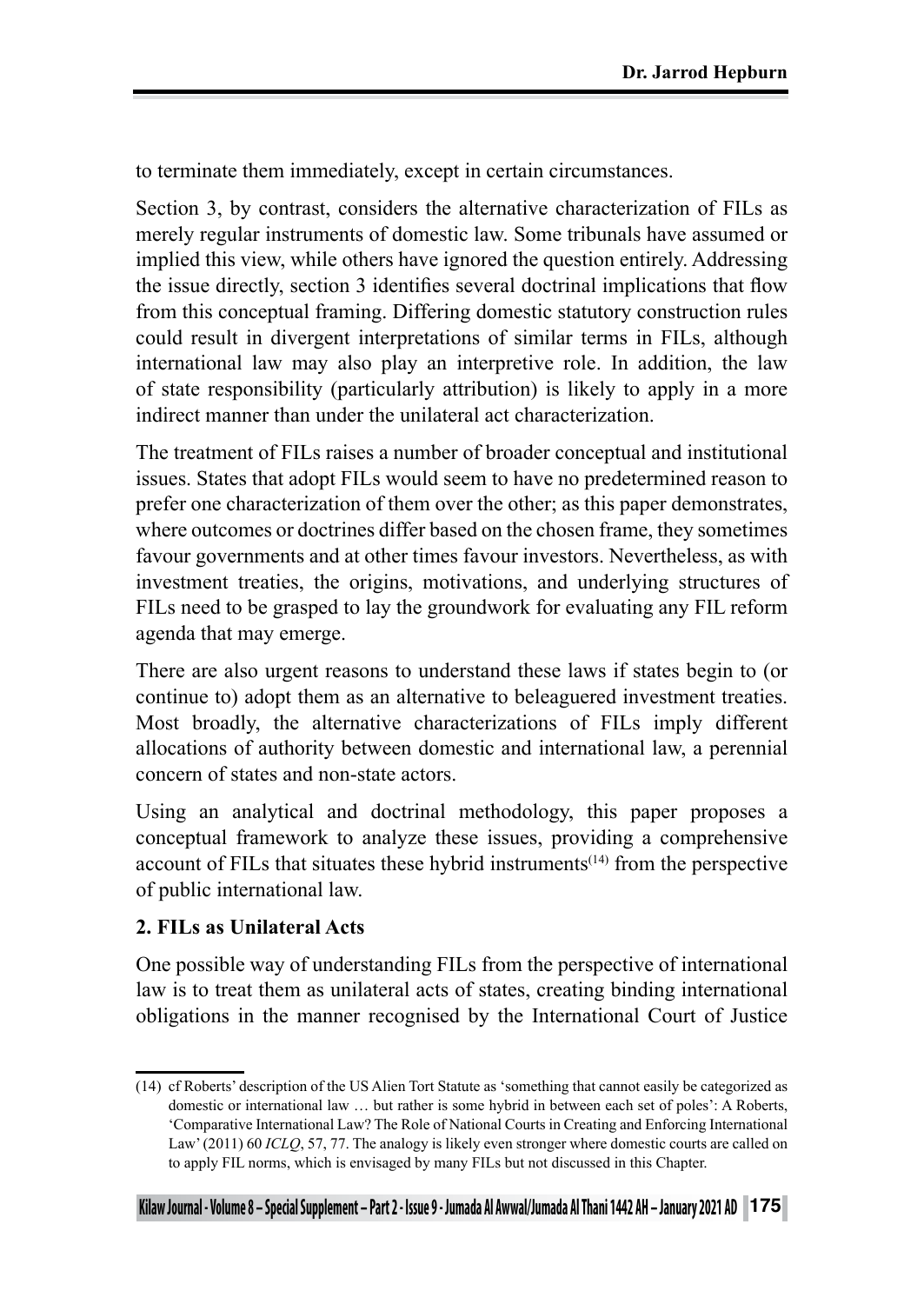#### (ICJ) in the *Nuclear Tests* case<sup> $(15)$ </sup>.

This section considers whether FILs can be so characterised, and what consequences this characterization would entail for the beneficiaries of FIL obligations, the nature of the rights granted in FILs, the application of the international law of state responsibility, and the revocation of FILs.

#### *2.1 Characterising FILs*

Domestic laws purporting to have effects on the international plane have often been analyzed as unilateral acts in international law(16). The *Norwegian Fisheries* case at the ICJ, for instance, centred on Norway's unilateral claim of rights to maritime areas, vis-à-vis other states, made by way of domestic law. Domestic laws on nationality have also been construed as unilateral acts.<sup>(17)</sup> While the clearest example of a unilateral act in international law is undoubtedly an oral statement or declaration made by a state official (such as the French declarations at issue in the *Nuclear Tests* case), it is nevertheless 'unquestionable that the word "act" is broad enough to embrace legislative acts<sup>'(18)</sup>.

As Caron has observed, '[a] legislative act of any state, like all other acts of a state, can have a meaning within several legal systems simultaneously<sup> $(19)$ </sup>. As state organs, national legislatures can undoubtedly breach international obligations (for instance, by passing laws expropriating the property of aliens) and thereby incur secondary international obligations (of reparation) for their state. Legislative action might also therefore incur new *primary* obligations as well, by constituting unilateral acts.

In numerous cases to date, investment tribunals have treated the arbitration consent clauses of FILs as a unilateral act of a domestic legislature that binds the state internationally<sup>(20)</sup>. However, it is perhaps arguable that the consent

<sup>(15)</sup> *Nuclear Tests (Australia v. France)*, *Judgment*, I.C.J. Reports 1974, p. 253.

<sup>(16)</sup> Przemysław Saganek, *Unilateral Acts of States in Public International Law* (Brill, Leiden, 2015), 70–73; Caron, note 16, 649.

<sup>(17)</sup> Saganek, note 16, 255.

<sup>(18)</sup> Ibid. See also First Report of the Special Rapporteur, UN Doc. A/CN.4/486, [113] ('[I]t is not inadmissible for a State, through its internal legislation, to grant certain rights to another State or States.').

<sup>(19)</sup> Caron, note 13, 653.

<sup>(20)</sup> *Lighthouse Corporation Pty Ltd v East Timor* (ICSID Case No ARB/15/2), Award, 22 December 2017 [151]; *CEMEX Caracas Investments BV v Venezuela* (ICSID Case No ARB/08/15), Decision on Jurisdiction, 30 December 2010 [77]-[79]; *Mobil Corporation v Venezuela* (ICSID Case No ARB/07/27), Decision on Jurisdiction, 10 June 2010 [83]-[85]; *SPP v Egypt*, note 6, [61]; *PNG Sustainable Development Program Ltd v Papua New Guinea* (ICSID Case No ARB/13/33), Award, 5 May 2015 [258]-[265]. None of these tribunals were troubled that the unilateral act was contained in domestic legislation rather than executive action.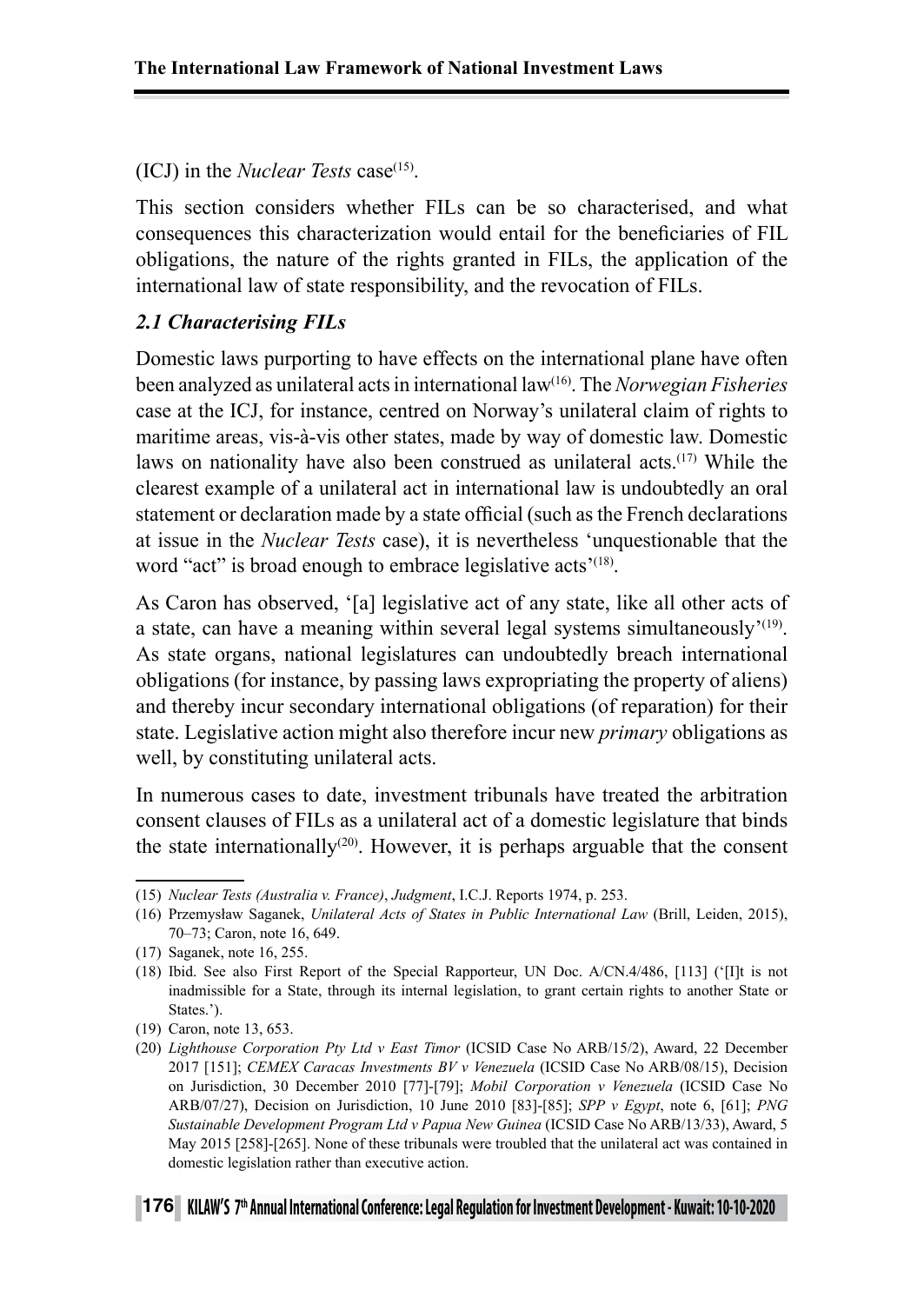clause represents a unilateral act while the remainder of the FIL, including the substantive investor protections, is characterised purely as domestic law. Neither tribunals nor commentators have explicitly drawn conclusions on this question.

Given this, examination of the basic principles of unilateral acts is useful. These principles have been synthesized in the International Law Commission's Guiding Principles on unilateral declaration of states<sup>(21)</sup>. The Guiding Principles do not identify FILs in particular as a category of domestic laws that might qualify as unilateral  $\arctan(22)$ .

However, they do offer support for such a claim, both in relation to consent clauses and substantive protections. The Principles relate to 'declarations', and require that these declarations be 'publicly made' in 'clear and specific terms' by 'an authority vested with the power to do so', and 'manifest[] the will to be bound'. The 'content', 'factual circumstances in which they were made', and 'reactions to which they gave rise' will also affect a determination of whether a unilateral declaration is legally binding<sup>(23)</sup>.

FILs are good candidates to qualify as unilateral acts in most of these respects. As (typically) acts of national parliaments, FILs are clearly declarations of states, made by an authority vested with the power to bind states internationally. As discussed above, even if executive conduct is more typically at issue in unilateral act analyses, there is no good reason to exclude legislative conduct, and there are existing instances of legislation being taken to bind the state internationally.

FILs are clearly also publicly made, perhaps even more so than other domestic statutes since they are frequently posted on websites and online databases<sup> $(24)$ </sup>. often with unofficial translations into English. The 'clear and specific' terms of FILs adds to evidence that they manifest the state's will to be bound<sup> $(25)$ </sup>.

Similarly, framing a declaration in the language of obligations, using mandatory

<sup>(21)</sup> International Law Commission, *Guiding Principles Applicable to Unilateral Declarations of States Capable of Creating Legal Obligations* (2006), available at legal.un.org/docs/?path=../ilc/texts/ instruments/english/draft\_articles/9\_9\_2006.pdf.

<sup>(22)</sup> Caron, note 16, 669; Mbengue, note 16, 194.

<sup>(23)</sup> ILC Guiding Principles, note 24, 1, 3, 4 and 7.

<sup>(24)</sup> As envisaged by Reisman and Arsanjani generally in relation to inducements for foreign investment: Michael Reisman and Mahnoush Arsanjani, 'The Question of Unilateral Governmental Statements as Applicable Law in Investment Disputes' (2004) 19 *ICSID Review*, 328, 329. See UNCTAD, *Investment Laws Navigator* at: investmentpolicyhub.unctad.org/InvestmentLaws; ICSID, *Investment Laws of the World* at: icsid.worldbank.org/en/Pages/resources/Investment-Laws-of-the-World.aspx.

<sup>(25)</sup> Christian Eckart, *Promises of States under International Law* (Hart, Oxford, 2012), 213.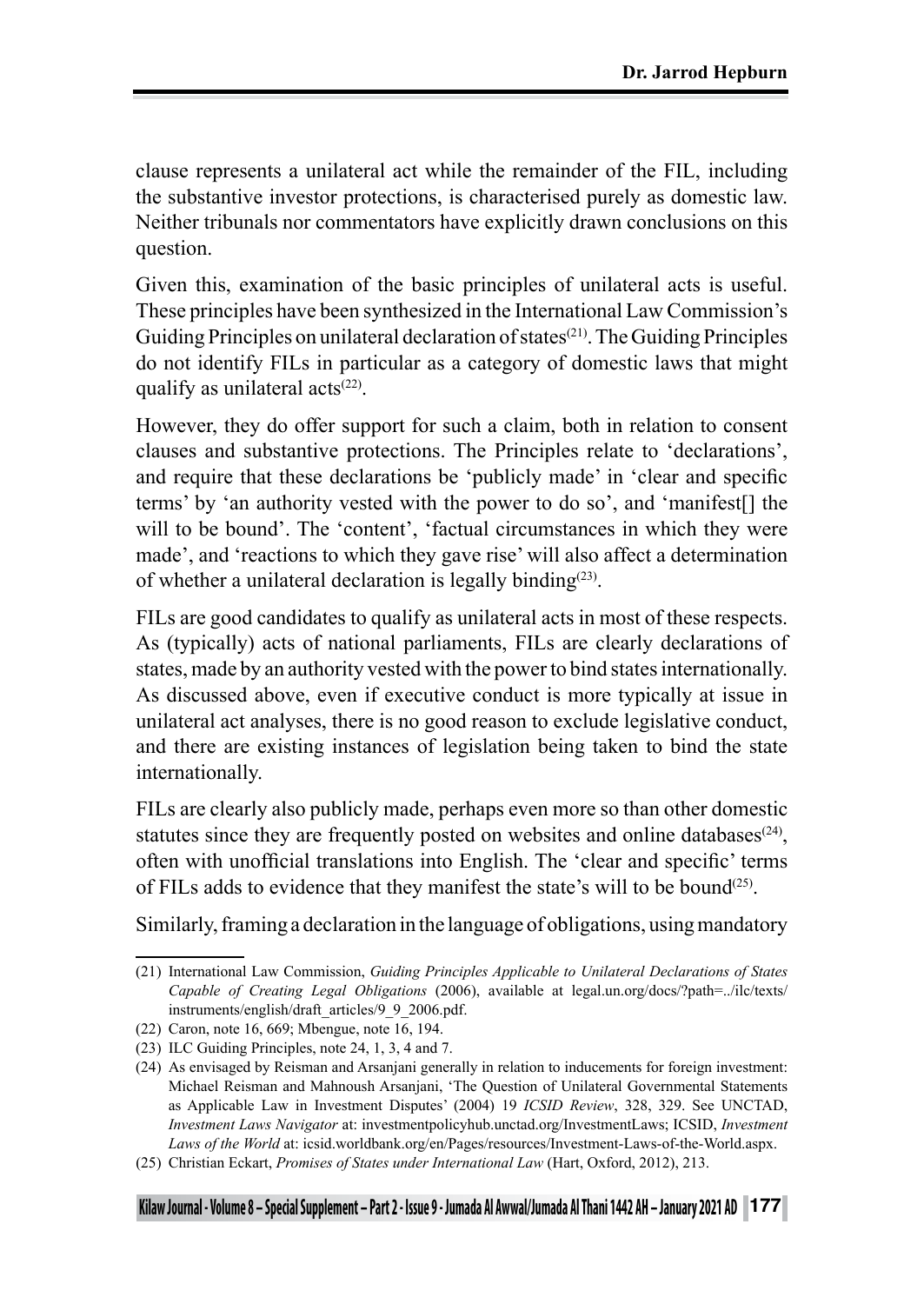language, providing for remedies, specifying a date of entry into force, and allowing for judicial settlement of disputes in relation to the declaration will all assist a case for intention to be bound(26). The *CEMEX* and *Mobil* tribunals viewed FIL arbitration clauses similarly to the Optional Clause declarations that underpin jurisdiction at the  $ICJ<sup>(27)</sup>$ . Such declarations are often categorised as a *sui generis* form of unilateral act<sup>(28)</sup>.

Rather than a binding promise, however, it might be argued that (at least some) FILs are better qualified only as an *offer* to protect foreign investors in the specified ways. It is true that, unlike bilateral investment treaty (BIT) protections, some FILs require a specific application by foreign investors and approval by the state before the FIL protections apply<sup>(29)</sup>. Where the state has reserved itself discretion to refuse an investor's application, it is more difficult to view the FIL as a unilateral act: these acts must express 'a state's *unconditional* decision to follow a certain line of future action<sup>'(30)</sup>.

Such a situation arguably looks more like a traditional contractual frame, where the FIL protections might even be characterised as an invitation to treat, and the investor's application characterised as an offer, followed by the state's acceptance. After an application is approved, rather than constituting unilaterally-assumed international obligations, such FILs might perhaps be viewed as contracts between the investor and the host state, the terms of which are the provisions of the  $FIL<sup>(31)</sup>$ .

Even where the FIL does not require prior approval of investment applications, it might still be seen as an offer of specified protections which the investor accepts by investing in the state in accordance with the FIL. This contractual, offer-and-acceptance frame would take the FIL outside the purview of a unilateral  $act^{(32)}$ .

However, the contractual argument appears to have found very limited

<sup>(26)</sup> Ibid, 218–19.

<sup>(27)</sup> See Section 2.4, however, for discussion of the appropriateness of this analogy.

<sup>(28)</sup> Eva Kassoti, *The Juridical Nature of Unilateral Acts of States in International Law* (Brill, Leiden, 2015), 51–54, 99.

<sup>(29)</sup> See *Société Resort Company Invest Abidjan v Ivory Coast* (ICSID Case No ARB/16/11), Decision on the Respondent's Preliminary Objection to Jurisdiction, 1 August 2017 for discussion of one such FIL.

<sup>(30)</sup> Eckart, note 28, 219 (emphasis added).

<sup>(31)</sup> This argument recalls the 'deniers' discussed in Kassoti, who deny that obligations can arise from acts of purely unilateral origin, and treat all unilateral acts instead as, one way or another, part of the formation of an agreement: Kassoti, note 31, 81-84.

<sup>(32)</sup> Arguably similar to Albania's declaration at issue in the *Minority Schools* advisory opinion at the PCIJ: Kassoti, note 31, 107–109; cf Eckart, note 28, 88-93.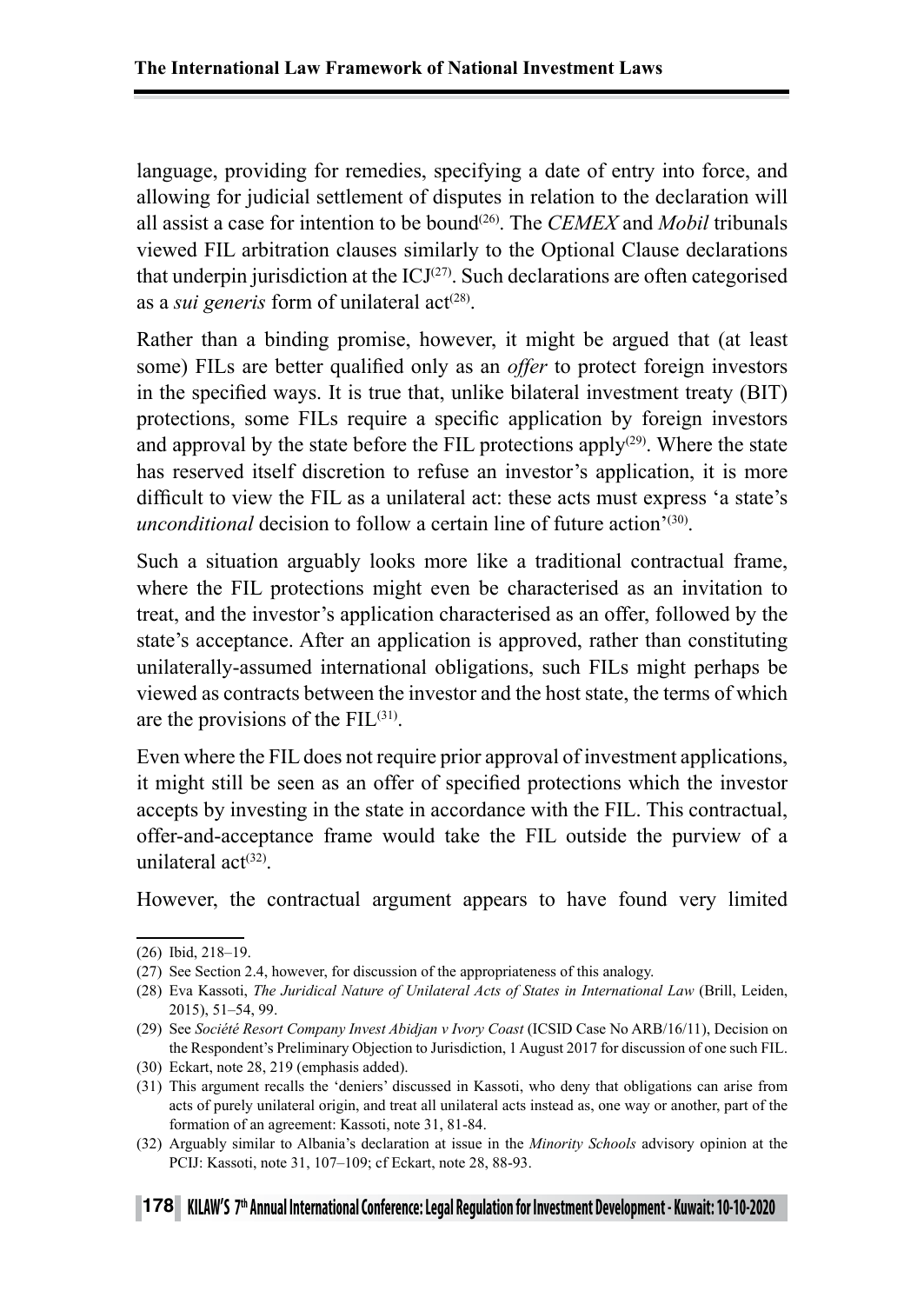favour in tribunal practice. One tribunal appeared to consider that an initial investment approval process was contractual in nature, but once approval had been granted, bringing the investor under the protection of the FIL, the law's arbitration clause was to be treated as a unilateral  $act^{(33)}$ .

In a similar ICSID case concerning a FIL requiring prior state approval, the tribunal did not place any significance on the approval requirement, and both the parties, the tribunal majority and the dissenter all treated the FIL as a unilateral act<sup> $(34)$ </sup>, with the respondent state explicitly *rejecting* the application of contractual principles?(35).

Thus, application of basic principles on unilateral acts suggests a plausible argument that both the substantive provisions<sup> $(36)$ </sup> of FILs and the arbitral consent clause can be characterised as unilaterally-binding sets of obligations in international law. The remainder of this section considers the important consequences for application of state responsibility and termination of FILs that follow from characterizing FILs as unilateral acts. Firstly, however, section 2.2 addresses two preliminary questions: the identity of the beneficiaries of unilateral FIL obligations, and the nature of the rights held by those beneficiaries.

#### *2.2 Beneficiaries and Nature of FIL Rights*

Despite their one-sided nature, unilaterally assumed obligations in international law are owed to certain identifiable beneficiaries or addressees<sup>(37)</sup>. The precise beneficiary or addressee of a unilateral obligation will depend on the act in question. The ILC's Guiding Principles cite 'one or several states' as potential addressees of unilateral acts, but they also recognise that unilateral acts may be addressed to 'the international community as a whole' or 'other entities'<sup>(38)</sup>. Private entities – non-state actors such as individuals or corporations – could certainly be an 'other entity' in the ILC's terms. It is now well-accepted that

<sup>(33)</sup> *Lighthouse v East Timor*, note 20, [151], [333].

<sup>(34)</sup> *Societe Resort v Ivory Coast*, note 29, [60], [79] and [157], and [5] in the dissenting opinion.

<sup>(35)</sup> Ibid, [73].

<sup>(36)</sup> Some FILs impose obligations on *investors*, which obviously could not be classified as unilateral obligations on states. See, eg, the environmental obligations in Article 7.2.4, Mongolian Law on Investment (2013) at: investmentpolicy.unctad.org/investment-laws/laws/124/investment-law. But it is accepted that parts of a declaration can qualify as a unilateral act while the rest does not: Eckart, note 28, 223.

<sup>(37)</sup> Eckart, note 28, 41; Thomas Franck, 'Word Made Law: The Decision of the ICJ in the Nuclear Test Cases' (1975) 69 *American Journal of International Law*, 612, 615 (unilateral acts can be made to 'unspecified but ascertainable beneficiaries').

<sup>(38)</sup> ILC Guiding Principles, note 24, Principle 6.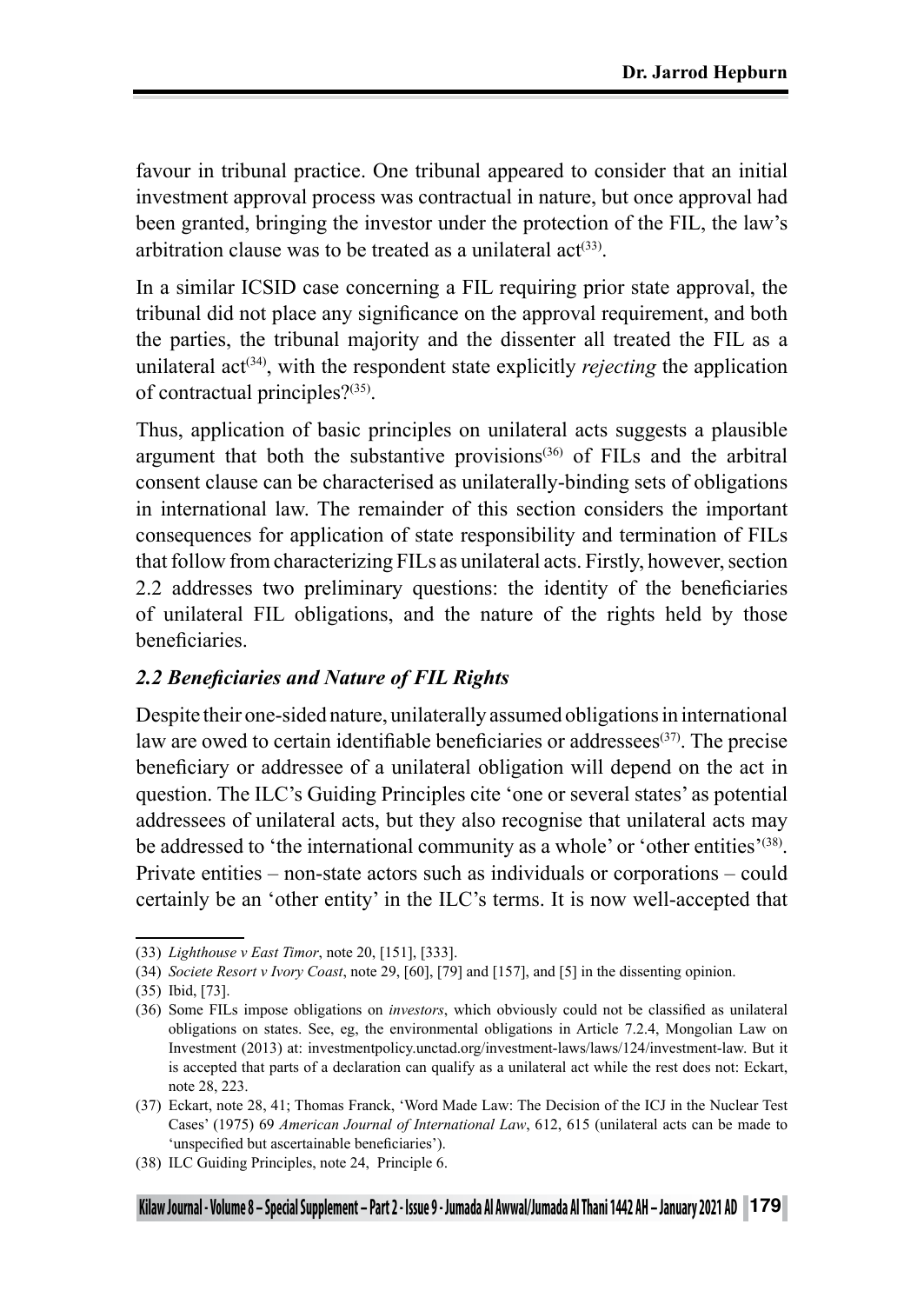treaties may create rights in international law for individuals<sup>(39)</sup>.

(It is less clear whether *investment* treaties actually do  $so^{(40)}$ , but there is agreement on the principle). Presumably there is no greater objection to individuals (or corporations) enjoying rights granted by a unilateral act than by a treaty $(41)$ .

Commentators have uniformly assumed that, if FILs represent unilateral acts, private investors are the entities to which the state owes the FIL obligations<sup> $(42)$ </sup>. However, FIL obligations have sometimes been described as being owed to the international community as a whole, as well as to the worldwide class of qualifying investors $(43)$ .

This seems doubtful. Unlike the French declarations in *Nuclear Tests*(44), FILs are at least targeted at a defined class (if not specific members of that class) – namely, those private investors that meet the laws' definitions. They are not framed *so* generally as to suggest that the international community as a whole might be addressed. Further, as unilateral acts, FILs impose obligations on states in relation to investors only, without any involvement of the investors' home states.

Unlike BITs, FILs do not contain inter-state dispute settlement clauses, do not impose any reciprocal obligations on home states, and otherwise do not refer to home states at all. Thus, it is most plausible to suggest that a FIL's

<sup>(39)</sup> *LaGrand (Germany v. United States)*, *Judgment*, I.C.J. Reports 2001, p. 466 [77]; *Avena (Mexico v. United States)*, *Judgment*, I.C.J. Reports 2004, p. 12 [40]; Kate Parlett, *The Individual in the International Legal System* (Cambridge University Press, Cambridge, 2011), 3.

<sup>(40)</sup> See, e.g., Zachary Douglas, *The International Law of Investment Claims* (Cambridge University Press, Cambridge, 2009), chapter 1; Anastasios Gourgourinis, 'Investors' Rights *Qua* Human Rights? Revisiting the 'Direct'/'Derivative' Rights Debate' in Malgosia Fitzmaurice and Panos Merkouris (eds), *The Interpretation and Application of the European Convention of Human Rights: Legal and Practical Implications* (Brill, Leiden, 2012), 147; Anthea Roberts, 'Power and Persuasion in Investment Treaty Interpretation: The Dual Role of States' (2010) 104 *American Journal of International Law*, 179, 184–85.

<sup>(41)</sup> Paparinskis, for instance, has suggested that the protection of investors' legitimate expectations by BIT tribunals might be explained by reference to unilateral acts: Martins Paparinskis, *The International Minimum Standard and Fair and Equitable Treatment* (Oxford University Press, Oxford, 2013), 252.

<sup>(42)</sup> Potestà characterises FILs as 'assurances given by host states … to every possible foreign investor': note 16, 150; see also 162. While not discussing FILs, Reisman and Arsanjani suggest that unilateral acts in general can be addressed to investors: note 27, 339, 341. Eckart, note 28, 308, although at 8 he appears to suggest that FIL obligations would be owed to the international community, rather than investors. See also Mbengue, note 16, 187, 205; Andreeva, note 16, 138. Caron, note 16, 653 suggests that FIL obligations are owed to 'the international community and foreign nationals simultaneously'.

<sup>(43)</sup> Eckart, note 28, 8; Caron, note 16, 653.

<sup>(44)</sup> The ICJ characterised the French declarations as being made *erga omnes*, to the international community as a whole: *Nuclear Tests*, note 18, [50].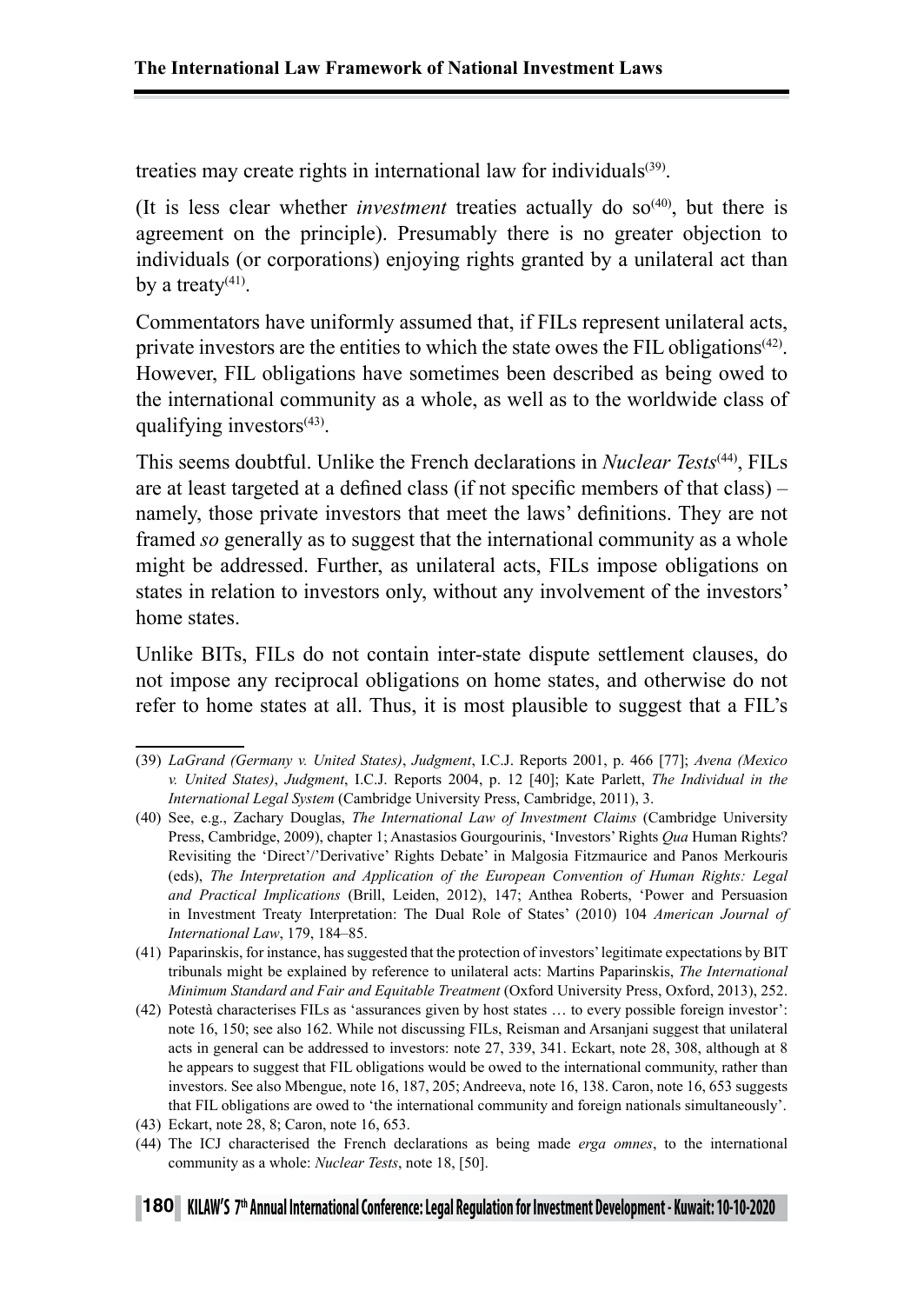obligations, when conceived of as unilateral acts, are unilaterally assumed towards every worldwide member of the class of investors defined in that FIL.

This position suggests an answer to the related question of the *nature* of the rights granted to investors by FILs. In the BIT context, three potential characterizations of investment treaty rights have been put forward, affecting questions such as waiver of treaty rights and the availability of the defence of countermeasures(45).

First, investors might hold direct rights under investment treaties, which they enforce in their own capacity through arbitration. Second, investors might act as agents of their home state, exercising rights derived from, and delegated to them by, their home states. Third, investors might instead be viewed as thirdparty beneficiaries of a set of rights granted between the treaty partner states.

In the FIL context, the second and third characterizations are hardly plausible in the absence of a treaty partner state. One writer has maintained that 'the strongest argument in support for the direct rights approach would draw upon … the possibility of parallel exercise of the [home] State's and investor's rights<sup>'(46)</sup>. Where this possibility of dual invocation of responsibility does not exist, as with FILs (given the absence of inter-state arbitration clauses), the argument in support of the direct rights approach becomes even stronger. Thus, under the unilateral act characterization, FILs grant direct rights to investors.

### *2.3 State Responsibility under FILs*

If FILs grant direct rights to foreign investors to invoke breaches, then, the next question is how or whether the international law of state responsibility might apply to such claims.(47) Viewing FIL obligations as unilaterallyadopted international obligations of the host state means that the primary rules allegedly breached in FIL claims are rules of international law. As a result, it might then follow that the secondary rules of the international law of state responsibility will be applicable. Those rules are intended to apply generally, to any kind of international obligation (including unilateral acts), regardless of its source $(48)$ .

<sup>(45)</sup> Paparinskis, note 60, 622–27.

<sup>(46)</sup> Martins Paparinskis, 'Investment Arbitration and the Law of Countermeasures' (2008) 79 *British Yearbook of International Law*, 264, 335.

<sup>(47)</sup> The law of state responsibility sets out rules on the conditions for, invocation of, remedies for and defences to the responsibility of states in international law.

<sup>(48)</sup> International Law Commission, *Draft Articles on Responsibility of States for Internationally Wrongful Acts, With Commentaries* (2001) 71, available at legal.un.org/ilc/texts/instruments/english/ commentaries/9\_6\_2001.pdf: the circumstances precluding wrongfulness apply to any obligation 'arising under a rule of general international law, a treaty, a unilateral act or from any other source'.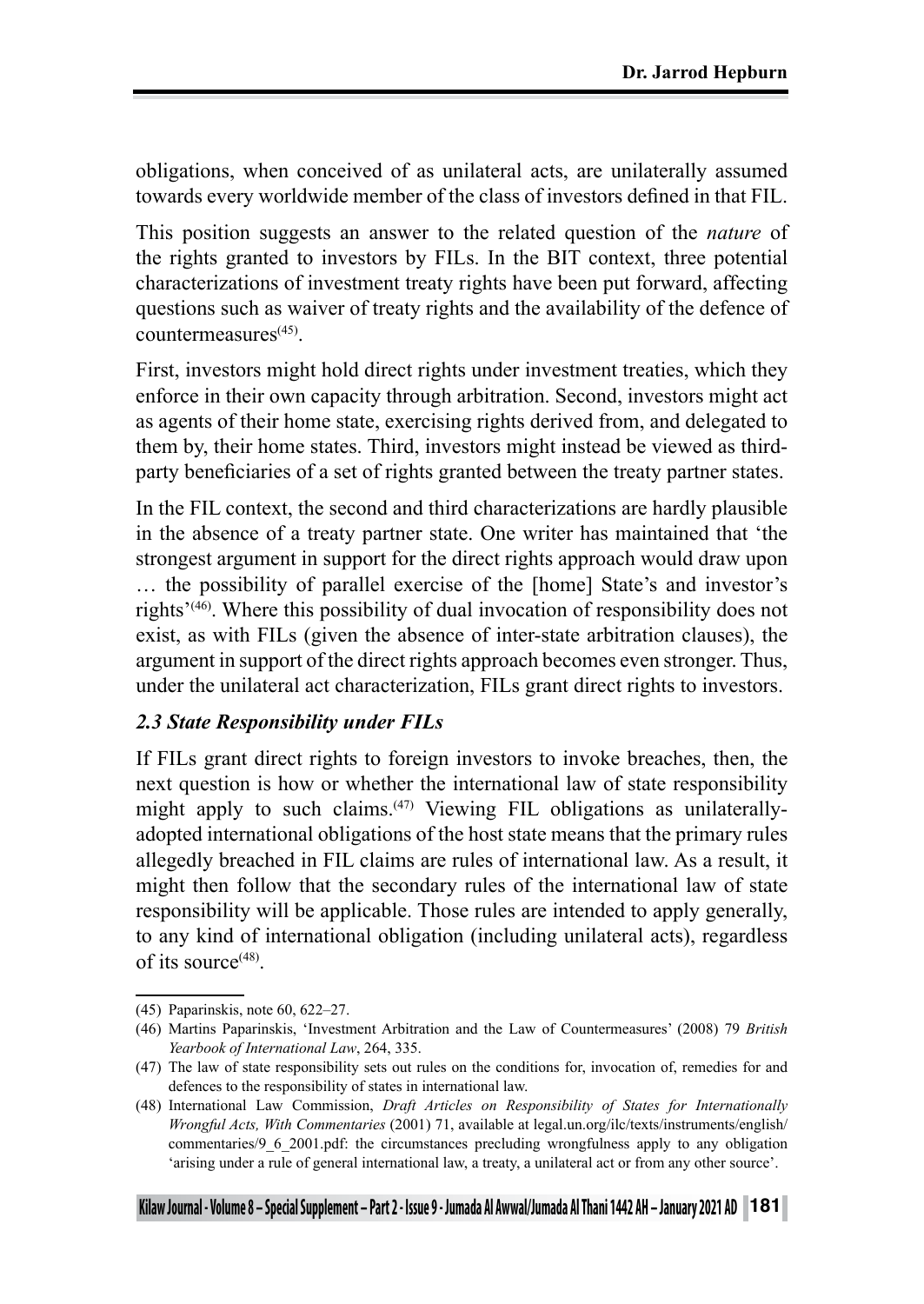However, the law of state responsibility was developed in the context of interstate claims. As has been examined in the context of investor-state claims based on treaties<sup>(49)</sup>, further analysis is required to explain state responsibility's application in investor-state claims based on investment laws, viewed as unilateral acts. This section undertakes that analysis in relation to each of the three parts of the ILC's Articles on State Responsibility.

Chapters I–III of Part One of the ILC Articles set out rules on attribution of conduct to states and breach of international obligations. As with BIT claims, these 'largely commonsensical' rules are likely to apply in the ordinary fashion in a FIL claim, 'unaffected by the identity of the beneficiary of the obligation<sup> $(50)$ </sup>. Also as with BIT claims<sup> $(51)$ </sup>, the rules on complicity, control and coercion in Chapter IV have not featured in FIL claims to date and are perhaps unlikely to do so.

Chapter V of Part One of the ILC Articles addresses 'circumstances precluding wrongfulness'. Reliance on one of these circumstances, the defence of countermeasures, by a respondent requires a prior unlawful act by the claimant. But investors are 'structurally incapable'<sup> $(52)$ </sup> of committing the necessary prior breach of international law in response to which the respondent state's measures could be characterised as a valid countermeasure. This would rule out the application or relevance of countermeasures in FIL claims(53).

By contrast, the defence of necessity – like the other circumstances precluding wrongfulness, distress and *force majeure* – does not require a prior breach of international law, and thus could more easily apply to obligations owed directly to investors<sup> $(54)$ </sup>. BIT tribunals applying the necessity defence have not been troubled by the requirement that the respondent's conduct not seriously impair an essential interest of the home state; they have simply substituted the investor for the home state<sup>(55)</sup>. FIL tribunals would likely take the same approach.

Part Two of the ILC Articles, on remedies, would also be expected to apply to FIL claims without difficulty, based on the BIT experience. The remedies rules in the law of (inter-)state responsibility have been applied without

<sup>(49)</sup> Paparinskis, note 60.

<sup>(50)</sup> Ibid, 627.

<sup>(51)</sup> Ibid.

<sup>(52)</sup> Paparinskis, note 46, 336.

<sup>(53)</sup> And self-defence: Ibid, 342.

<sup>(54)</sup> Ibid, 342–343.

<sup>(55)</sup> Paparinskis, note 60, 635.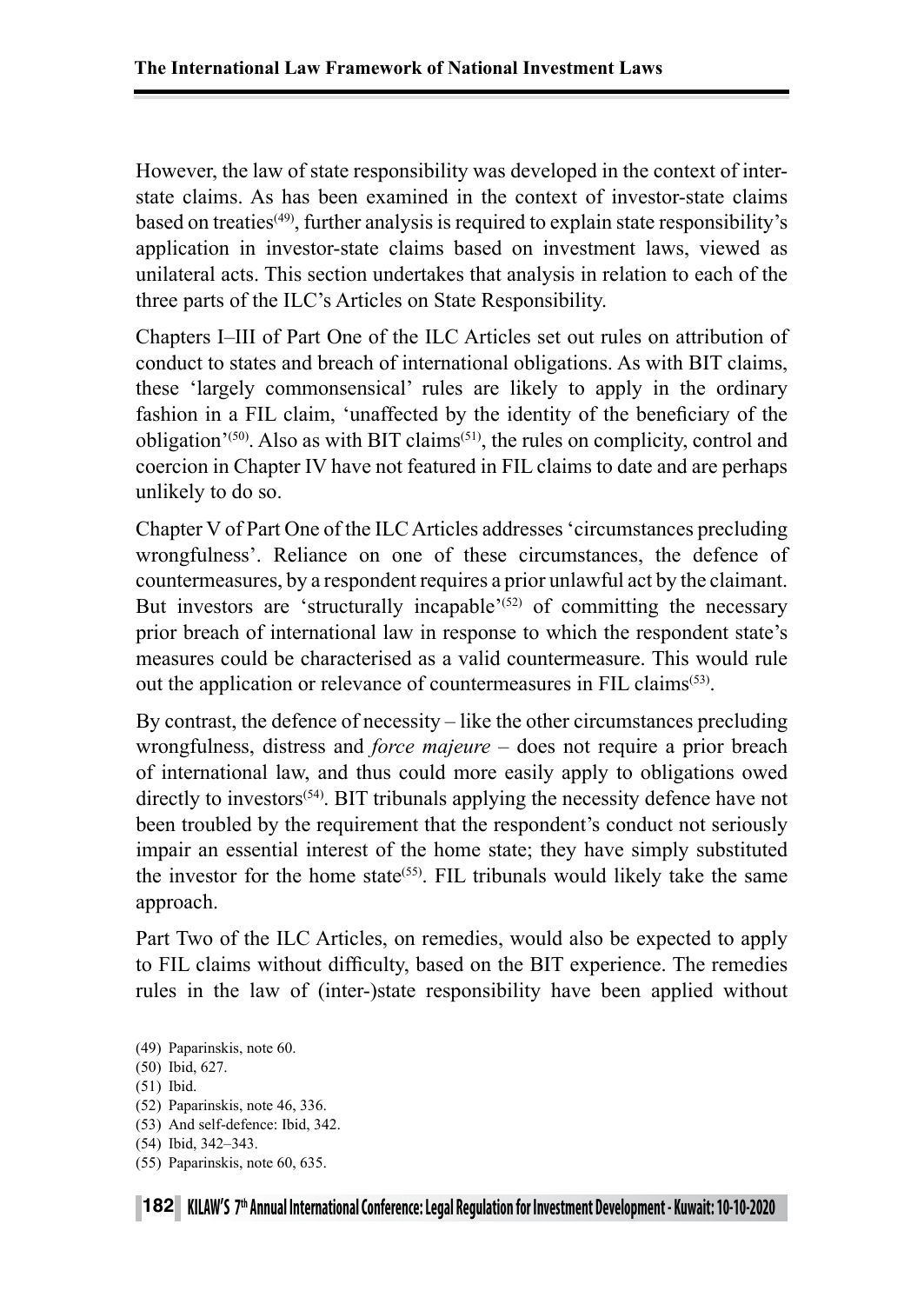controversy in investment treaty claims, despite Article 33(2)'s caveat that they are without prejudice to the responsibility of states to 'any person or entity other than a State'<sup>(56)</sup>.

The 'technically accurate'<sup>(57)</sup> explanation for this development – that tribunals are implicitly treating investor-claimants as agents of their home state, rather than as direct rights-holders – could not apply to the FIL context, where the agency argument fails since rights are granted directly to investors. But the rules in Part Two may simply 'reflect general principles and customary rules on the responsibility of states<sup>'(58)</sup>, and apply in any situation where the responsibility of a state is established, regardless of the claimant's identity.

Indeed, certain rules - such as on a claimant's contribution to its own injury in ILC Article 39 - seem more naturally applied to a FIL claim, without the 'triangular' presence of a home state, than to an investment treaty claim(59).

Part Three's rules on invocation of responsibility, meanwhile, are arguably even clearer in FIL claims than in BIT claims. In the latter context, Paparinskis rejects Douglas' view that a BIT breach does not injure the home state at all, and that the home state therefore has no rights of invocation<sup> $(60)$ </sup>. In the FIL context, Douglas' view seems much more natural. If FIL obligations are not owed to any state, it is difficult to accept that any state (including an injured investor's home state) has suffered injury from a breach. For this reason, debates over how or when a home state might *lose* its right to invoke the host state's responsibility for a BIT breach have no application to FIL claims<sup>(61)</sup>.

Whether a home state could waive its national's FIL rights, meanwhile, would be analyzed similarly to BIT rights: if such rights are directly granted to one party (the investor), waiver by another party (the home state) is not possible<sup>(62)</sup>. An investor's ability to waive its own FIL rights might depend on the purpose of FILs: if FIL rights are created for investors' own protection, like human rights, then waiver might appear doubtful<sup> $(63)$ </sup>, but if they are merely dispositive

<sup>(56)</sup> Articles on State Responsibility, Art 33(2). See also Ivar Alvik, *Contracting with Sovereignty: State Contracts and International Arbitration* (Hart, Oxford, 2011), 222–23.

<sup>(57)</sup> Paparinskis, note 60, 636.

<sup>(58)</sup> Ibid, 637.

<sup>(59)</sup> Particularly since Article 39 already envisages an assessment of the conduct of 'any person or entity in relation to whom reparation is sought.'

<sup>(60)</sup> Martins Paparinskis, 'Investment Treaty Arbitration and the (New) Law of State Responsibility' (2013) 24 *European Journal of International Law*, 640–41; cf Zachary Douglas, 'The Hybrid Foundations of Investment Treaty Arbitration' (2003) 74 *British Yearbook of International Law* 151, 190–91.

<sup>(61)</sup> cf the similar debate in relation to BIT claims: Paparinskis, note 60, at 643.

<sup>(62)</sup> Ibid, 645.

<sup>(63)</sup> Ibid, 644.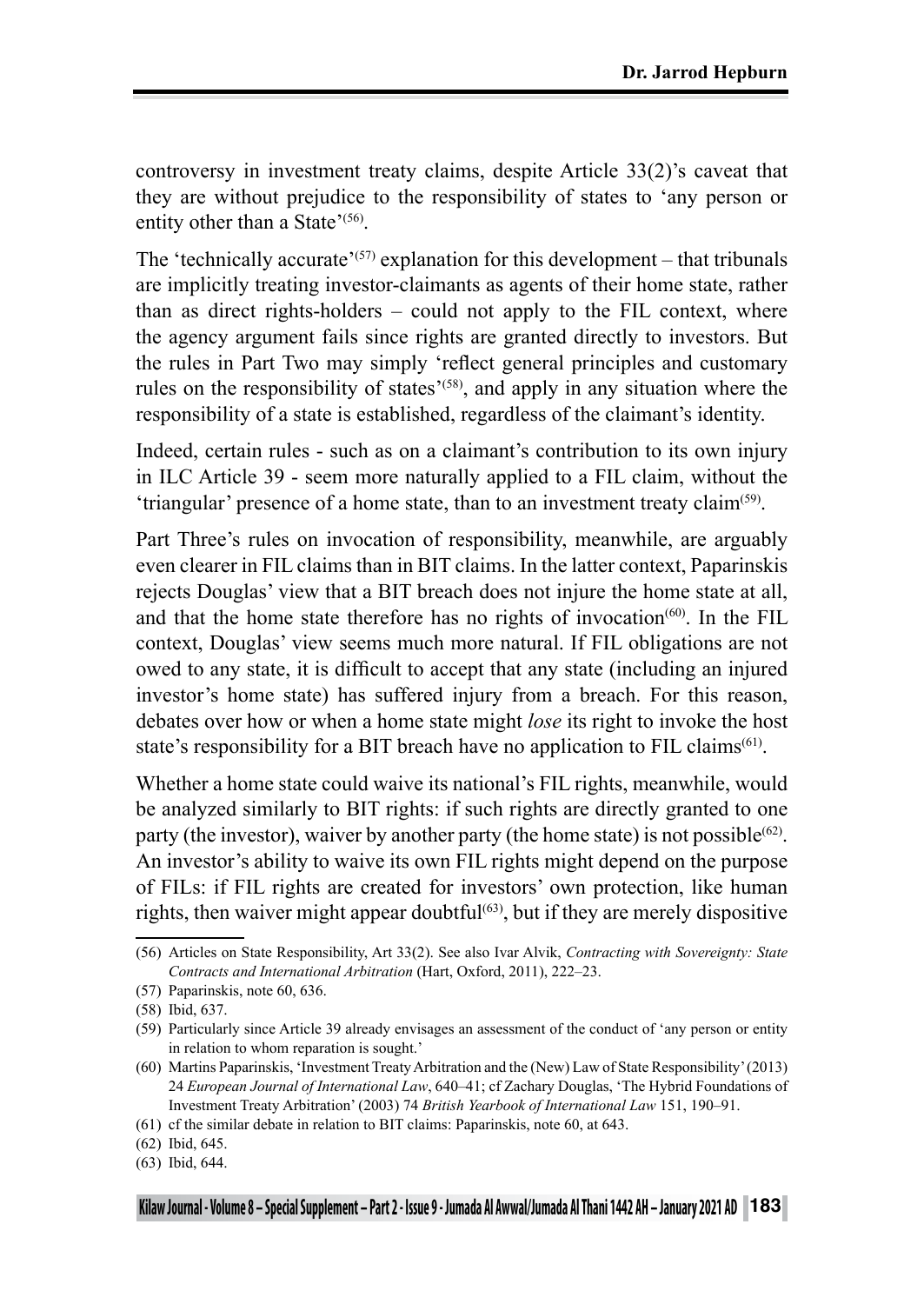rights that can be removed by the home state at any time<sup> $(64)$ </sup>, then they can surely be waived by the investor as well. The rule in ILC Article 45 permitting injured states to waive claims would then apply, by analogy, with 'injured investor' replacing 'injured State'.

Thus, it can be expected that the law of state responsibility will apply largely as usual in FIL claims under the unilateral act characterization, with perhaps even greater justification than in BIT claims. Arguments over the role of the home state will disappear. The defence of countermeasures (and of selfdefence) is more clearly excluded in FIL claims, short-circuiting the debates that have arisen on this question in the BIT context, while other defences will remain applicable.

# *2.4 Terminating FILs*

In general, investment treaties usually permit unilateral termination, but subject to a 'sunset' clause guaranteeing continued operation of the treaty for 10 or more years after termination. These sunset clauses make unilateral termination more difficult (although many states have pursued termination nonetheless $)^{(65)}$ .

By contrast, at first glance, it might be thought that FILs are much more easily terminable via unilateral state action, simply by repealing the law. Indeed, the perceived ease of FIL termination might encourage states to use these instruments instead of treaties, where state partner interests might need to be taken into account upon termination.

If FILs are characterised as unilateral acts, the question of termination then parallels the long-controversial question of revocation of unilateral acts. As Eckart observes, if states are permitted to bind themselves in international law via unilateral acts, they must also be restrained in some way from revoking those acts, to avoid undermining the acts' binding nature(66). At the same time, though, treating unilateral acts as irrevocable would render states reluctant to

<sup>(64)</sup> Subject to the discussion below on revocation of FILs.

<sup>(65)</sup> States including India, South Africa, and Ecuador have terminated many of their investment treaties. See, e.g., Julia Calvert, 'Constructing Investor Rights? Why Some States (Fail To) Terminate Bilateral Investment Treaties' (2018) 25 *Review of International Political Economy*, 75, 75. Many EU member states have also begun terminating intra-EU investment treaties in recent years, in light of concerns expressed over these instruments by the European Commission. See, e.g., Joel Dahlquist and Luke Peterson, 'INVESTIGATION: Denmark Proposes Mutual Termination of Its Nine BITs with Fellow EU Member-States, Against Spectre of Infringement Cases' 2 March 2016, *Investment Arbitration Reporter* at: www.iareporter.com/articles/investigation-denmark-proposes-mutual-termination-of-itsnine-bits-with-fellow-eu-member-states-against-spectre-of-infringement-cases.

<sup>(66)</sup> Eckart, note 28, 251.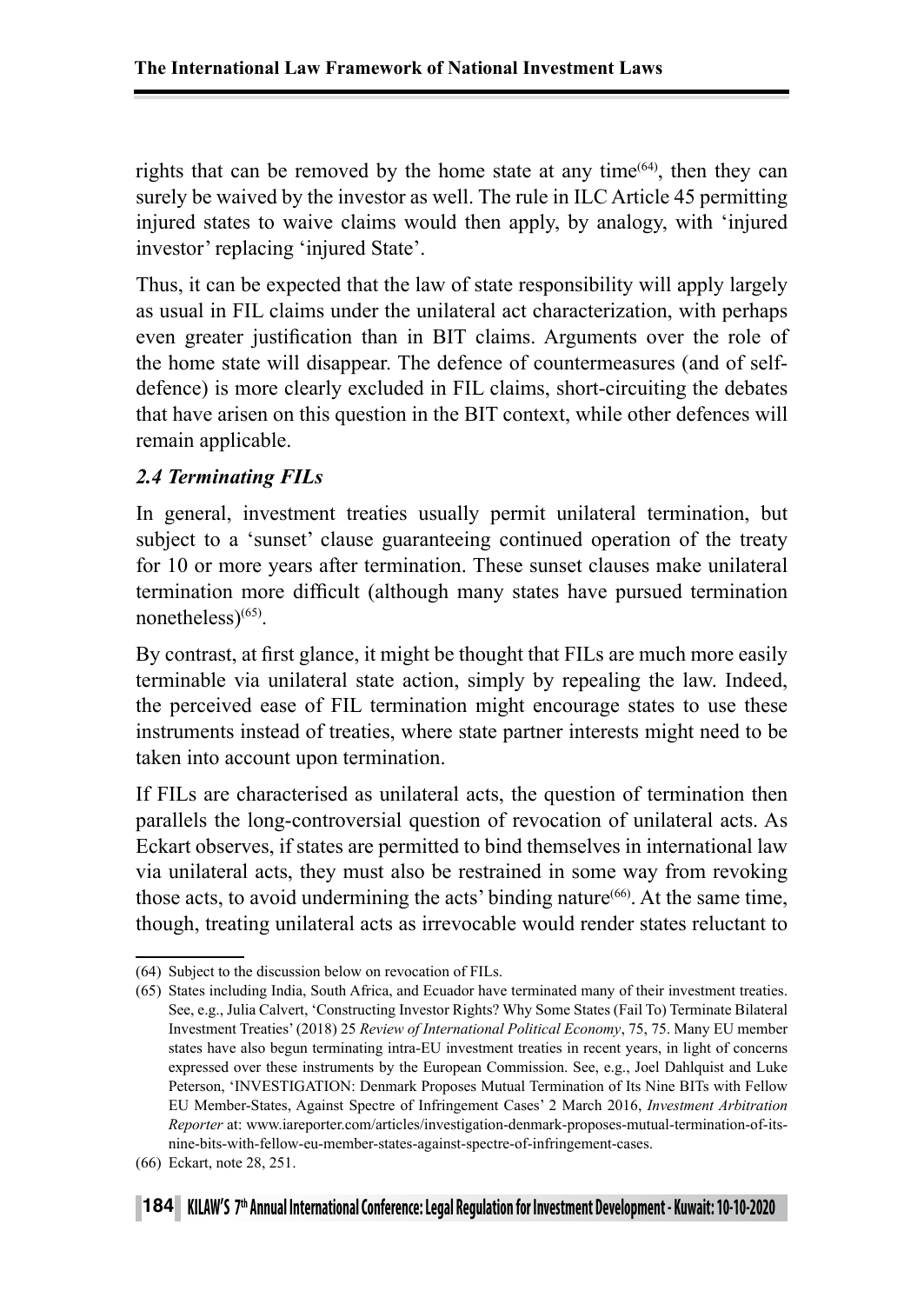take such acts, potentially impeding international relations. Even treaties that do not provide for termination may sometimes be terminated $(67)$ . It would be strange to think that unilateral commitments were *more* binding on states than bilateral or multilateral commitments<sup>(68)</sup>

The ICJ has given only minimal guidance on the rules applicable to revocation of unilateral acts in general. In *Nuclear Tests*, the Court asserted that 'the unilateral undertaking resulting from [the French] statements cannot be interpreted as having been made in implicit reliance on an arbitrary power of reconsideration'(69). Based on this statement, as well as comments in *Nicaragua*  concerning reliance by addressees and an analogy with the fundamental change of circumstances doctrine in treaty  $law^{(70)}$ , ILC Guiding Principle 10 provides that unilateral acts 'cannot be revoked arbitrarily.' Principle 10 further provides that, in determining arbitrariness, consideration should be given to any specific terms on revocation, any reliance by addressees, and any fundamental changes of circumstances. These considerations provide a starting-point for analyzing the termination of FILs.

## **2.4.1 Revocation of arbitration clauses**

The situation of revoking consent to arbitration in a FIL will first be examined, before turning to revocation of a FIL's substantive protections.

# **2.4.1.1 Easy cases**

At the outset, certain scenarios can be analyzed quite easily. First, a party that has not yet invested in a state will not be able to benefit from FIL protections if the FIL is repealed before an investment is made $(71)$ . Second, it is also clear that a state would not be permitted to terminate a pending claim by repealing the FIL on which the claim is based. This would also apply where the investor has given its own consent to arbitration over future disputes in the terms of the

<sup>(67)</sup> VCLT Article 56(1) provides that treaties that are silent on termination may nevertheless be unilaterally terminated if it is established that parties intended a possibility of termination, or if a right of termination may be implied by the nature of the treaty.

<sup>(68)</sup> Eckart, note 28, 253.

<sup>(69)</sup> *Nuclear Tests*, note 18, [51].

<sup>(70)</sup> *Military and Paramilitary Activities in and against Nicaragua (Nicaragua v. United States)*, Judgment, I.C.J. Reports 1984, p. 392 [51]; *Fisheries Jurisdiction (Germany v. Iceland)*, *Judgment*, I.C.J. Reports 1973, p. 49 [36]; *Gabcikovo-Nagymaros Project (Hungary v. Slovakia)*, *Judgment*, I.C.J. Reports 1997, p. 7 [104].

<sup>(71)</sup> Jurisdiction over one claimant was rejected for this reason in *Caratube International Oil Company LLP v Kazakhstan* (ICSID Case No ARB/13/13), Award, 27 September 2017, [695]. If a FIL was expressed to extend also to pre-investment activity, this 'easy case' would apply only where a claimant had not yet engaged even in the covered pre-investment activities.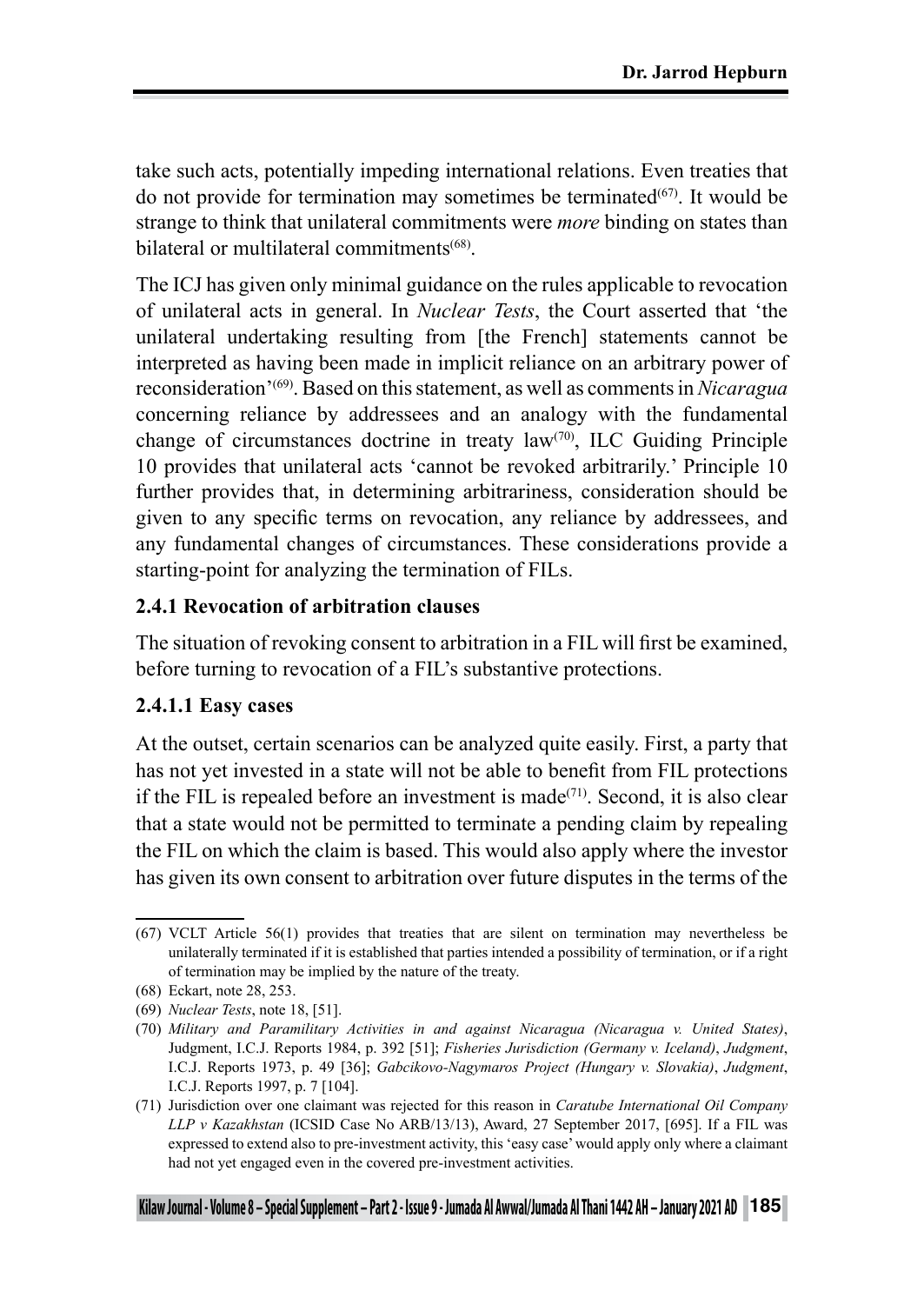FIL, for instance in a separate letter to host state authorities, before the FIL is terminated<sup> $(72)$ </sup>. In these circumstances, a tribunal would simply ignore the termination and proceed with the case $(73)$ .

Thirdly, some FILs contain stabilization clauses (similar to investment treaties' 'sunset clauses'), which purport to preserve the law's guarantees for a specified minimum duration (usually five, ten or twenty years) after termination<sup> $(74)$ </sup>. Where such clauses exist, a defence from the respondent state that the FIL was terminated and cannot form the basis of an investor's claim will be rejected if the claim was brought within the stabilization period<sup> $(75)$ </sup>.

Some FILs, going even further than stabilization clauses that are limited in duration, purport to maintain protections for existing investments indefinitely<sup> $(76)$ </sup>. This form of self-limitation is clearly more extreme, and goes far beyond the 'sunset clauses' in investment treaties<sup>(77)</sup>. Ultimately, though, this kind of unlimited commitment would likely be analyzed similarly to the time-limited clauses. States are allowed to self-impose constraints on their international freedom of action.

In any case, while the restriction might appear extreme, it is tempered in at least two respects. First, the exception for fundamental changes in circumstances identified in Guiding Principle  $10(c)$  would continue to apply<sup>(78)</sup>. Second, most existing investments in a state will have a natural life span of perhaps thirty

(78) As Eckart observes, permitting revocation in this situation is hardly arbitrary, making Principle 10(c) of little added value. Eckart, note 28, 259.

<sup>(72)</sup> eg *Societe Resort v Ivory Coast*, note 29.

<sup>(73)</sup> In the context of state contracts, Schwebel has contended that a repudiation or purported termination of an arbitration clause (even before any arbitration is on foot) would constitute a denial of justice: S Schwebel, *International Arbitration: Three Salient Problems* (Grotius Publication, Cambridge, 1987), chapter 2. The argument may similarly apply to the FIL context where the investor has perfected consent by commencing a claim or consenting in advance in a separate letter.

<sup>(74)</sup> See, e.g., the FILs of Armenia, Azerbaijan, Kyrgyzstan, Mauritania, Tajikistan and Turkmenistan.

<sup>(75)</sup> cf Potestà, note 16, 154, who (without further elaboration) considers it only 'arguable' that, where a FIL contains a stabilisation clause, the state's consent to arbitration cannot be instantly revoked via repeal of the FIL. *ABCI Investments NV v Tunisia* (ICSID Case No. ARB/04/12), Décision sur la Compétence, 18 February 2011 [126]–[128] might also suggest that stabilization clauses are ineffective in the absence of an 'acquired right' (i.e., in this context, perfected consent to arbitration) – although the discussion on that point in *ABCI* was technically *obiter*, since the majority held that there *was* an acquired right to arbitration prior to the FIL's repeal.

<sup>(76)</sup> See, for example, the FILs of Bosnia (Article 20), Côte d'Ivoire (Article 10), Democratic Republic of Congo (Article 40), Guinea (Article 14), and Togo (Article 54): UNCTAD, note 24.

<sup>(77)</sup> No known sunset clause purports to maintain BIT protections indefinitely. The longest such clause extends twenty-five years after the treaty's termination: Kathryn Gordon and Joachim Pohl, 'Investment Treaties Over Time: Treaty Practice and Interpretation in a Changing World' (2015) OECD Working Papers on International Investment 2015/02, 19.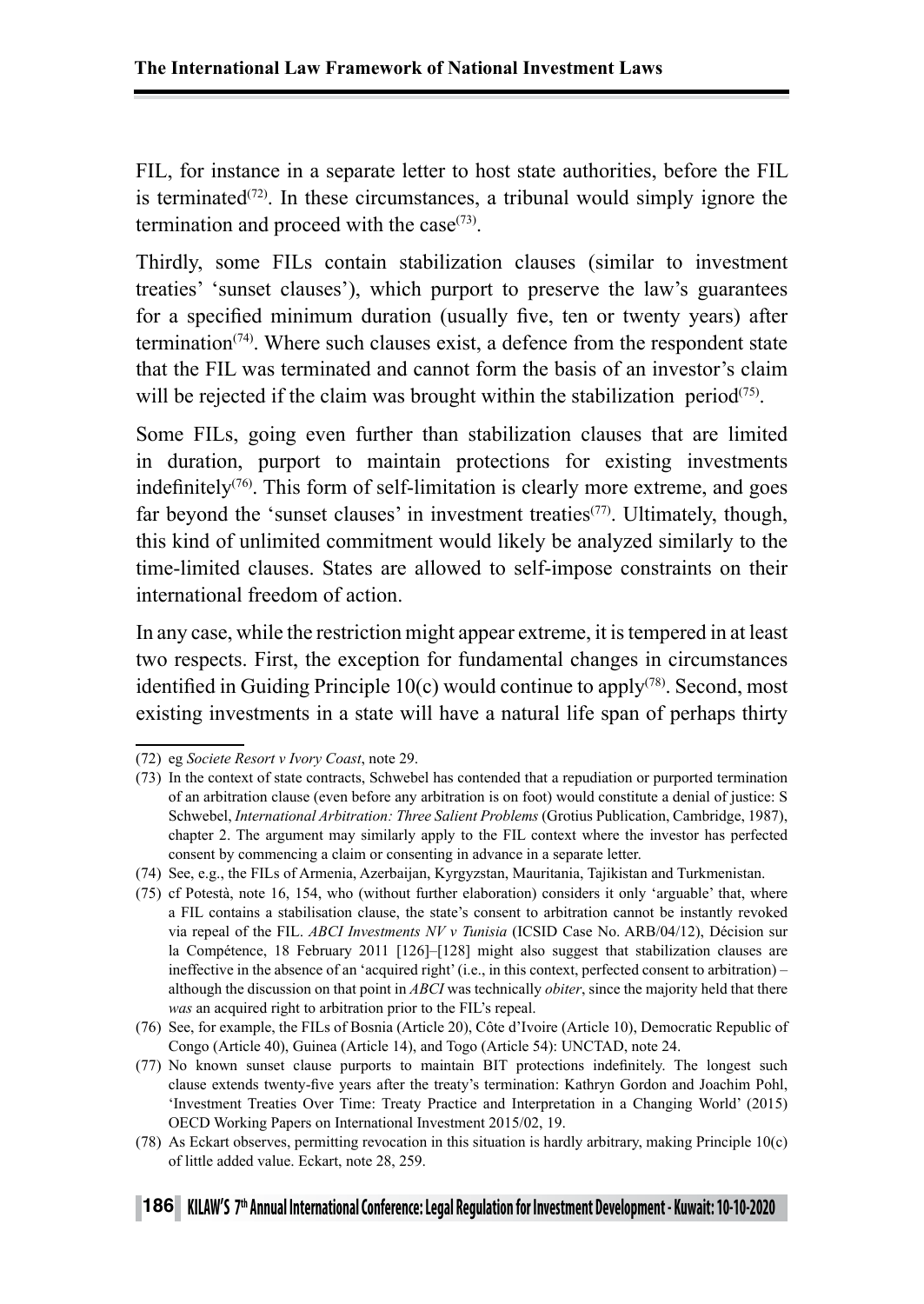years at most (say, for a complex, large-scale oilfield or mining investment). In practice, then, the 'indefinite' protection applying to these existing investment will last only for a certain (even if long-term) period.

# **2.4.1.2 Hard cases**

The above three scenarios are therefore relatively straightforward. More difficult questions arise in a fourth scenario: where no provision (including a stabilization clause) relating to termination exists at all<sup> $(79)$ </sup>, as in the large majority of  $FILs<sup>(80)</sup>$ . In relation to treaties, an agreed rule (VCLT Article 56) sometimes permits parties to terminate a treaty unilaterally, even where the treaty contains no clause permitting this. However, the equivalent rules for unilateral acts in this scenario are less clear. ILC Guiding Principle 10 prevents arbitrary revocation. But what amounts to an 'arbitrary' revocation where there is no apparent restriction on (or permission for) revocation?

## **2.4.1.2.1 Irrevocability: accrued rights and estoppel**

One possible response is that, in this scenario, the fact that conditions for revocation are not specified indicates that revocation is simply not permitted; *all* revocations are arbitrary. *Rumeli v Kazakhstan* appears to support this view, relying on an estoppel-based argument, but the tribunal's reasoning was strictly *obiter* since the FIL already contained a stabilization clause preventing the revocation<sup>(81)</sup>

In any case, it is not clear that estoppel applies to the investor-state relationship; it is arguably reserved instead for situations of interaction between juridically equal actors<sup>(82)</sup>. Even if estoppel does apply, requirements of *reasonable* reliance and detriment may not be satisfied, since investors should know of the possibility that a FIL may be revoked, and since it is not clear that investors

<sup>(79)</sup> This scenario also assumes no fundamental change of circumstances, since the contrary assumption would similarly justify revocation even where there is no stabilisation clause.

<sup>(80)</sup> UNCTAD, note 2, indicates that only 27 of the laws in UNCTAD's sample have stabilization clauses, suggesting that most FILs do not contain such clauses. UNCTAD's online database in fact counts only 19 FILs with stabilization clauses: UNCTAD, note 24. Patrick Dumberry, 'The Practice of States as Evidence of Custom: An Analysis of Fair and Equitable Treatment Standard Clauses in States' Foreign Investment Laws' (2015–16) 2 *McGill Journal of Dispute Resolution*, 67, 76 counts only 16.

<sup>(81)</sup> *Rumeli Telekom AS v Kazakhstan* (ICSID Case No ARB/05/16), Award, 29 July 2008 [335]. In *ABCI*, Tunisia contended that the *Rumeli* tribunal's reasoning on accrued rights was only *obiter*: note 78, [128].

<sup>(82)</sup> Paparinskis, note 41, [253]; Jarrod Hepburn, *Domestic Law in International Investment Arbitration* (Oxford University Press, Oxford, 2017), 157–58. cf Eckart, note 28, 281, who consolidates other authors' views into the position that estoppel applies to conduct of states in relation to 'another subject of international law', thus likely including investors.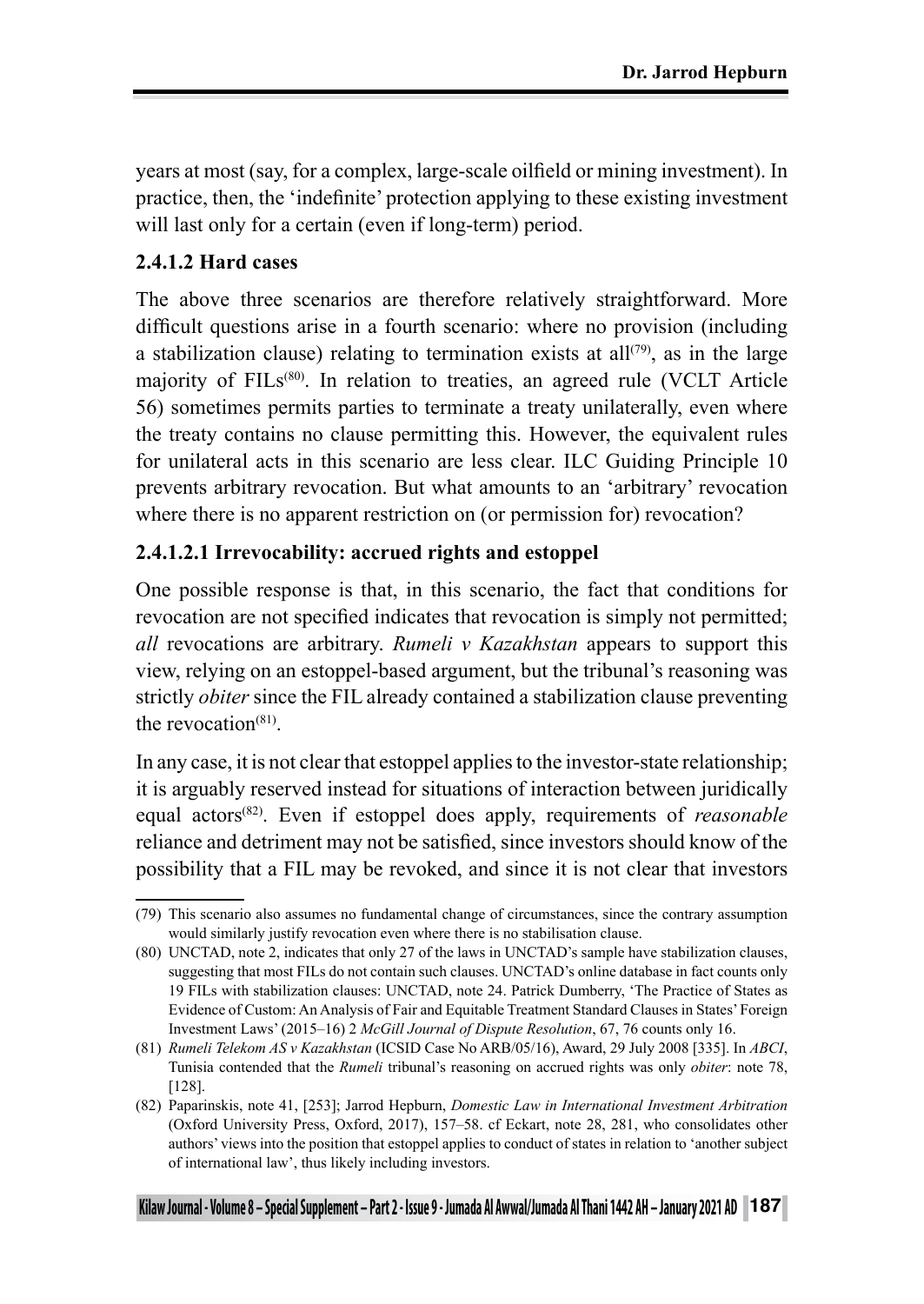actually rely on FIL (or BIT) protections when making investment decisions. There is in fact little support for the argument that unilateral obligations are generally irrevocable or persist indefinitely<sup>(83)</sup>. The ILC itself finds 'no doubt that unilateral acts may be withdrawn or amended in certain specific circumstances'(84).

# **2.4.1.2.2 Instant revocation: Optional Clause declarations and contractual offers**

At the other end of the spectrum, a second possible response is that revocation is *never* arbitrary and always permitted, in the absence of specific rules restricting it. Arbitration clauses in FILs might be analogized to Optional Clause declarations for jurisdiction of the International Court of Justice, since they offer prospective consent to international adjudication with any party accepting the same terms. Relying on the separate opinions of some judges in the ICJ *Nicaragua* case, these clauses could thus be viewed as 'inherently terminable' (as Judge Schwebel said)<sup>(85)</sup>.

Nevertheless, the analogy with Optional Clause declarations is not perfect. When a state issues such a declaration, it joins a 'reciprocal and mutual network'(86), establishing 'a series of bilateral engagements with other States accepting the same obligation<sup> $(87)$ </sup>. The state has effectively perfected its consent to adjudication with other Optional Clause states; nothing further is needed from either party before the ICJ can be seized<sup>(88)</sup>. When a state consents to arbitration in a FIL, by contrast, it has not established any engagement or joined any network, and there is not yet any perfected consent.

Alternatively, then, FIL arbitration clauses might be viewed as unilateral offers of arbitration, awaiting acceptance by an investor. Schreuer supports this contractual, offer-and-acceptance analysis, stating that 'the host State may repeal its offer [of arbitration in a FIL] at any time unilaterally' before

<sup>(83)</sup> Eckart, note 28, 253 notes that some authors appear to support this view, but nevertheless allow for exceptions, drawing analogies with the rules for treaties.

<sup>(84)</sup> ILC Guiding Principles, note 21, commentary to Principle 10 [2].

<sup>(85)</sup> *Military and Paramilitary Activities*, note 70, Dissenting Opinion of Judge Schwebel [101].

<sup>(86)</sup> Robert Kolb, *The International Court of Justice* (Hart, Oxford, 2013), 455.

<sup>(87)</sup> *Military and Paramilitary Activities*, note 73, [60].

<sup>(88)</sup> The analogy might be more apt where a state is the very first to adopt an Optional Clause declaration: at that time, there is no other state in the 'reciprocal and mutual network', and revocation of the declaration would have no effect on other states. It appears to be unclear which, if any one, state was in fact the first to issue such a declaration: see Fourth Annual Report of the Permanent Court of International Justice, Series E No 4 (1927–28) 416.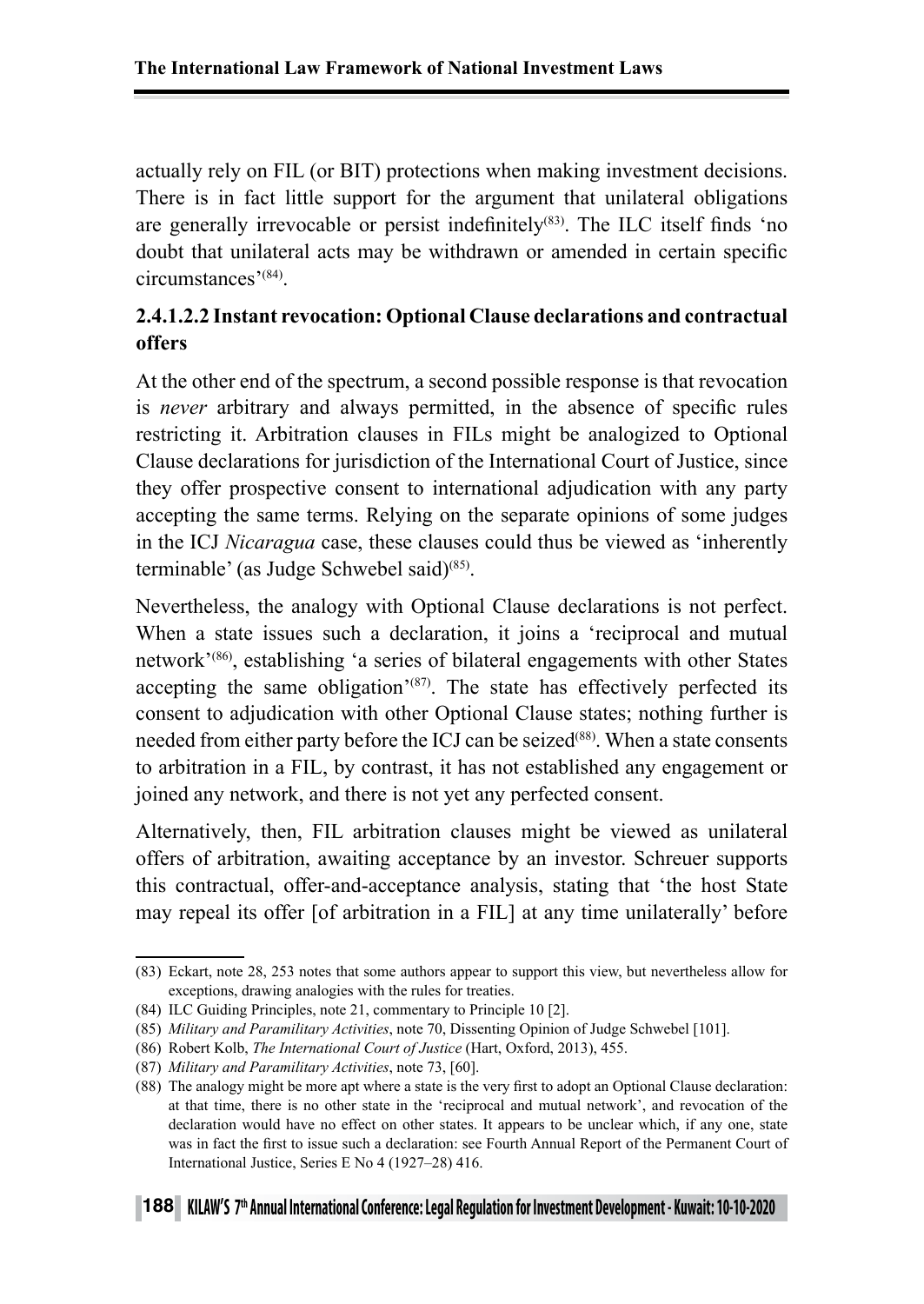acceptance<sup>(89)</sup>.

## **2.4.1.2.3 Reasonable notice: a middle ground**

The ICJ majority in *Nicaragua* provides a different view on revocation<sup>(90)</sup>. The Court considered that 'the right of *immediate* termination of declarations with indefinite duration is far from established<sup>'(91)</sup>. Drawing a comparison with the law of treaties, the Court held that reasonable notice must be given before termination of an Optional Clause declaration. Authors have proposed durations for 'reasonable notice' of between three months and one year<sup>(92)</sup>. However, as explained above, it is doubtful that the Optional Clause provides the best analogy for FIL consent clauses. This would leave the contractual analysis above as the preferable view, permitting (instant) revocation of a FIL before a claim is in progress.

#### **2.4.2 Revocation of substantive protections**

This discussion has focused on revocation of *consent to arbitration* contained in a FIL. Revocation of the rest of the FIL (i.e. the substantive investment protections) might be treated differently, since no Optional Clause or contractual analogies could apply $(93)$ . However, the analysis would then return to Principle 10's prohibition on 'arbitrary' revocation. Eckart has concluded that no firm rules on general revocability of unilateral acts currently exist, given 'too much disagreement, too little state practice and only limited jurisprudence'(94). *Lex ferenda*, Eckart supports drawing an analogy with the law of treaties as the best available guidance, concluding that 'arbitrary' revocation is revocation

<sup>(89)</sup> Christoph Schreuer, 'Consent to Arbitration' in Peter Muchlinski, Federico Ortino and Christoph Schreuer, *The Oxford Handbook of International Investment Law* (Oxford University Press, Oxford, 2008), 834. See also Potestà, note 13, 153, who maintains that consent in FILs is 'much more precarious' than in treaties. As noted above (note 75), Potestà appears to accept that FILs might be instantly terminable even where they contain stabilisation clauses. The conclusion is somewhat curious given Potestà's acceptance that sunset clauses in BITs are effective to prevent instant termination of those instruments: Ibid, 154.

<sup>(90)</sup> Kolb contends that a 'close reading' of the minority opinions indicates that they were only discussing when a declaration may be terminated, not when that termination takes effect: note 88, 525. This would suggest that even the *Nicaragua* minority accepts the need for a reasonable notice period before revocation is effective.

<sup>(91)</sup> *Military and Paramilitary Activities*, note 73, [63] (emphasis added).

<sup>(92)</sup> Christian Tomuschat, 'Article 36' in Andreas Zimmermann and Christian J. Tams, *The Statute of the International Court of Justice: A Commentary* (Oxford University Press, Oxford, 2012), 679.

<sup>(93)</sup> Under the principle of separability, arbitration clauses are often treated differently to the surrounding instrument in which they are contained, particularly following termination of that instrument. However, that principle applies only where consent is perfected – most often where both parties have already agreed to arbitration in a contract. The present scenario assumes that the investor has not yet given its consent to arbitration under the FIL.

<sup>(94)</sup> Eckart, note 28, 276.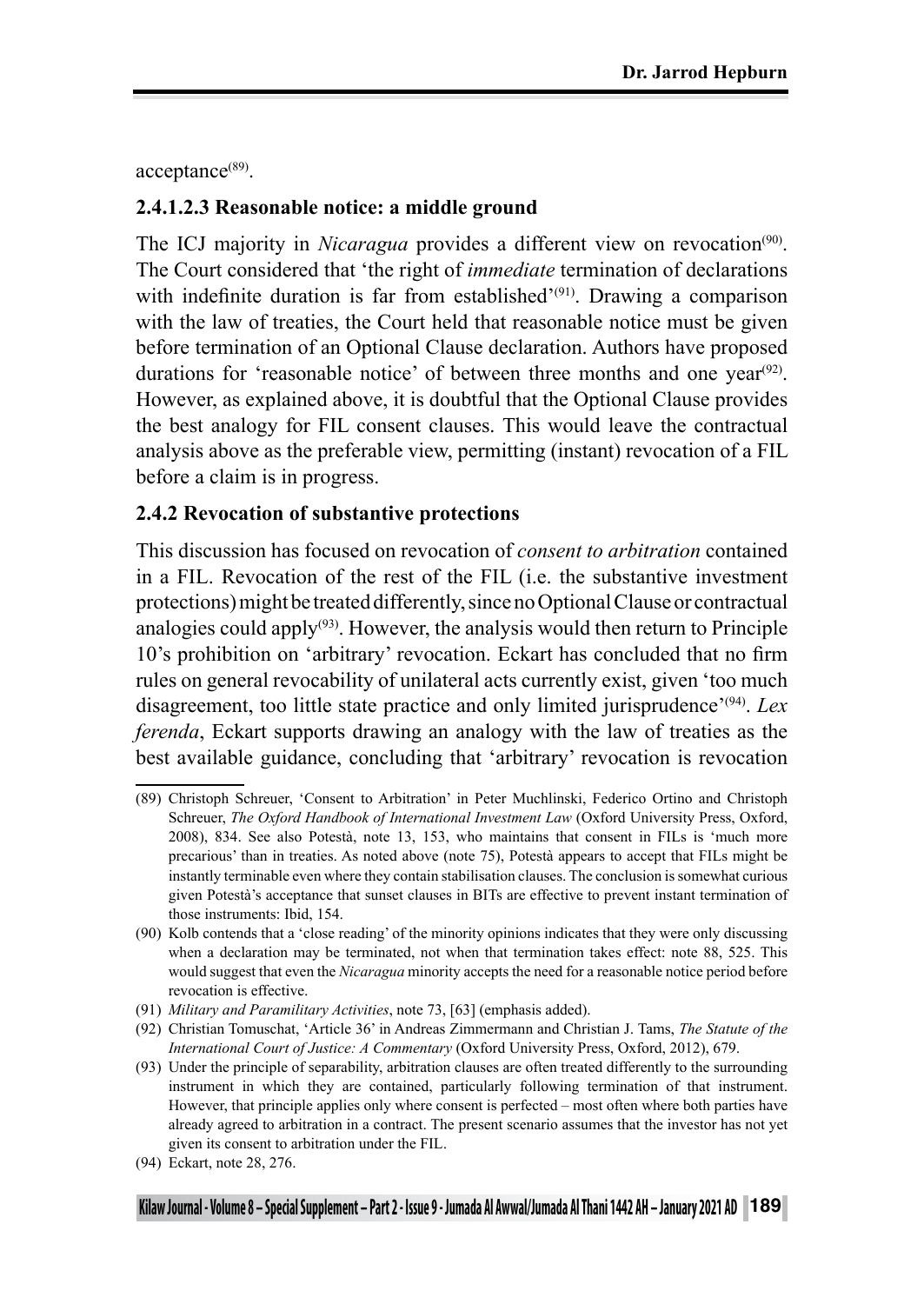without reasonable notice of (by default) twelve months<sup>(95)</sup>.

This may make sense in the inter-state context, where good faith is an important overriding principle. But, like investment treaties, FILs entail grants of rights by states to individuals, creating a different kind of relationship than one between equals governed by good faith. Investors must expect the law to change, and cannot complain purely because such changes might affect their rights(96).

Applying a 'public law paradigm' to FIL arbitration, similar to that applied in analyses of investment treaty arbitration, it could thus be concluded that arbitrariness only arises where revocation occurs contrary to a FIL stabilization clause. If the state did not itself provide for a stabilization clause, a tribunal cannot imply a 'reasonable notice' survival period for FIL protections, meaning that – as for FIL consent clauses – instant termination of substantive FIL provisions is permissible.

## **3. FILs as Domestic Law**

The discussion in section 2 assumed that FILs are characterized as unilateral acts with binding effects in international law. However, if this characterization is rejected – or at least if the characterization applies only to the arbitral consent clause, not to the substantive protections of the FIL – the situation must then be analyzed differently. The FIL will remain an ordinary domestic statute, breach of which is to be determined by an international tribunal<sup>(97)</sup>.

# *3.1 The Role of International Law*

In this situation, an international tribunal will be ruling on a primary claim of breach of domestic law<sup>(98)</sup>. In a FIL claim, two main questions arise: whether a tribunal would draw on international law to interpret the primary rules of the FIL as an instrument of domestic law, and how or whether the secondary rules of international law (particularly the law of state responsibility) would apply.

<sup>(95)</sup> Ibid, 290, 297.

<sup>(96)</sup> Anthea Roberts, 'Clash of Paradigms: Actors and Analogies Shaping the Investment Treaty System' (2013) 107 *American Journal of International Law*, 45, 66.

<sup>(97)</sup> Kjos appears to treat FIL claims as claims where domestic law primarily applies, due to the 'national nature of the claim': Hege Elisabeth Kjos, *Applicable Law in Investor-State Arbitration: The Interplay Between National and International Law* (Oxford University Press, Oxford, 2013), 176. However, Kjos does not explicitly reject the characterization of FILs as unilateral acts.

<sup>(98)</sup> The PCIJ ruled on questions of domestic law in the *Serbian Loans* and *Brazilian Loans* cases, and early twentieth-century claims commissions often ruled on alleged breaches of contracts governed by domestic law. See, e.g., *Illinois Central Railroad Company v Mexico* (US–Mexican General Claims Commission, 31 March 1926). Early ICSID cases were also largely contractual disputes: see, e.g., *Maritime International Nominees Establishment v Guinea* (ICSID Case No. ARB/84/4), Award), 6 January 1988).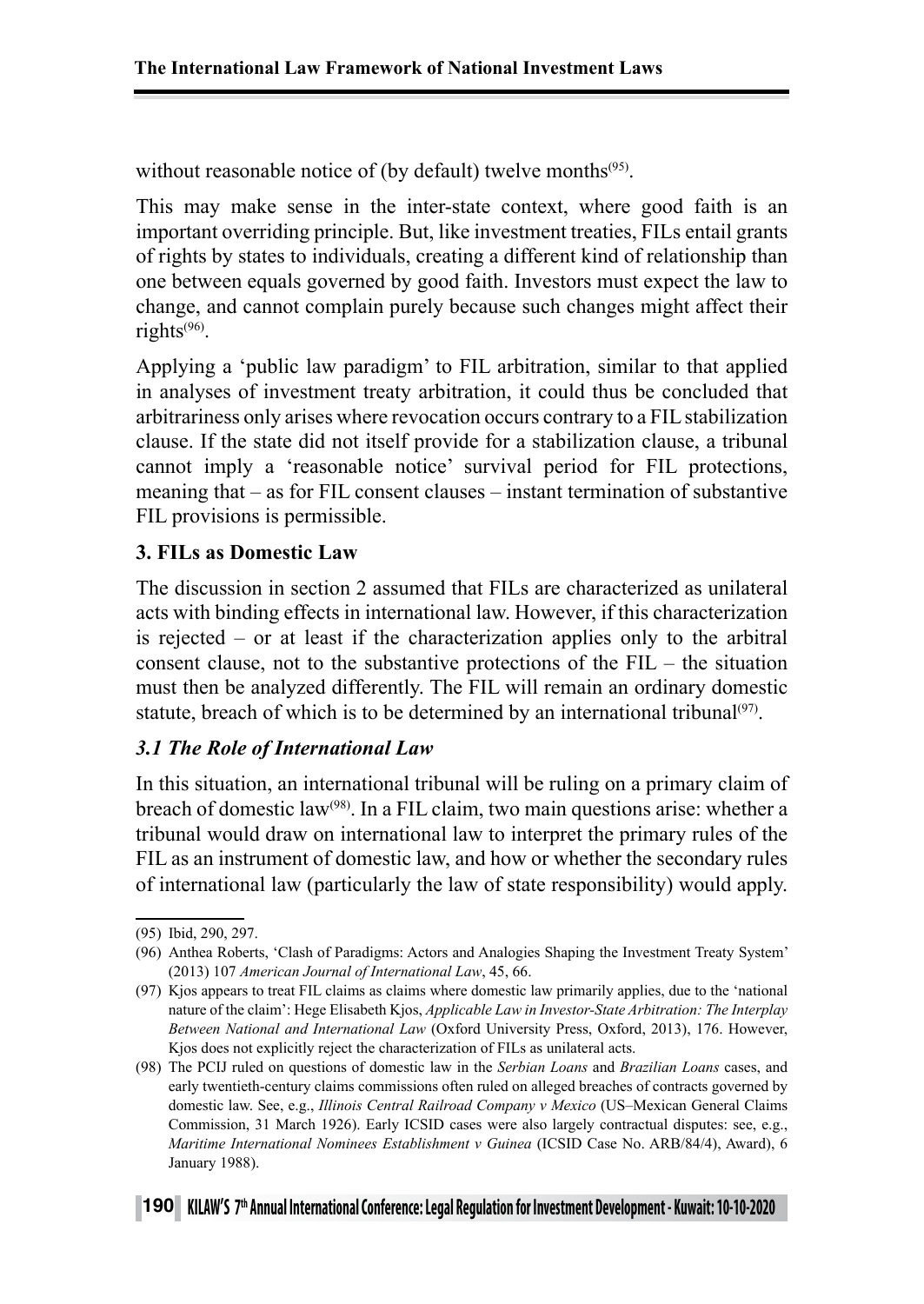FIL case law provides only minimal guidance on these questions. Although 61 known claims under FILs have been brought before tribunals, very few of these cases have reached the merits<sup> $(99)$ </sup>. There is thus little guidance to draw general conclusions about the proper approach to interpretation, responsibility, and remedies.

International law can, however, retain various roles even in proceedings where the claim under jurisdiction is governed by domestic law. Importantly, even in such cases, given that no publicly available FIL appears to contain an applicable law clause alongside a dispute settlement provision, international law will still fall within the tribunal's applicable law $(100)$ .

#### **3.1.1 International law as an interpretive tool**

Investment treaty tribunals typically apply *depeçage*, meaning that a different law (domestic or international) can govern different issues in a case $(101)$ . Thus, a tribunal might determine that international law governs a reference to expropriation in a FIL, since expropriation is a well-known concept of international law. Even without this determination, international law could also play an interpretive role for FIL provisions that mirror the substantive investor protections of custom or investment treaties<sup>(102)</sup>. Indeed, the limited FIL case-law available demonstrates already that tribunals have drawn on

<sup>(99)</sup> Based on the author's own figures, fifteen claims were settled, discontinued, or withdrawn before an award was issued. Jurisdiction or admissibility under a FIL was either not considered (owing to a finding of jurisdiction on some other basis) or declined (often owing to a finding that the relevant FIL did not contain the state's consent to arbitration) in twenty-four cases. Ten cases remain pending. Of the twelve concluded cases that discuss merits issues, three took the view that no separate discussion of FIL breaches was necessary since breach of another instrument provided a concurrent basis of jurisdiction (e.g., a BIT), or since no FIL breaches were alleged. A further four found no breach of the FIL on the merits, leaving limited scope for discussion of state responsibility, while in one case the merits ruling remains unpublished.

<sup>(100)</sup> ICSID Convention Article 42(1) permits application of international law unless the parties have otherwise agreed. UNCITRAL Rules Article 35(1) permits application of 'the law which [the tribunal] determines to be appropriate', giving significant scope to apply international law.

<sup>(101)</sup> See, e.g., *Churchill Mining PLC v Indonesia* (ICSID Case No. ARB/12/14), Award, 6 December 2016 [235].

<sup>(102)</sup> Campbell McLachlan, Laurence Shore and Matthew Weiniger, *International Investment Arbitration: Substantive Principles* (Oxford University Press, Oxford, 2017), 42. In this respect, FILs might be an example of the 'consubstantial norms' discussed in Antonios Tzanakopoulos, 'Domestic Courts in International Law: The International Judicial Function of National Courts' (2011) 34 *Loyola of Los Angeles International and Comparative Law Review*, 133. However, reliance on the manner in which a domestic court would interpret norms of international law might not necessarily produce the same result as if an international tribunal interpreted the international norms itself. See the discussion in Olga Frishman and Eyal Benvenisti, 'National Courts and Interpretive Approaches to International Law' in Helmut Philipp Aust and Georg Nolte (eds), *The Interpretation of International Law by Domestic Courts: Uniformity Diversity, Convergence* (Oxford University Press, Oxford, 2016), 317.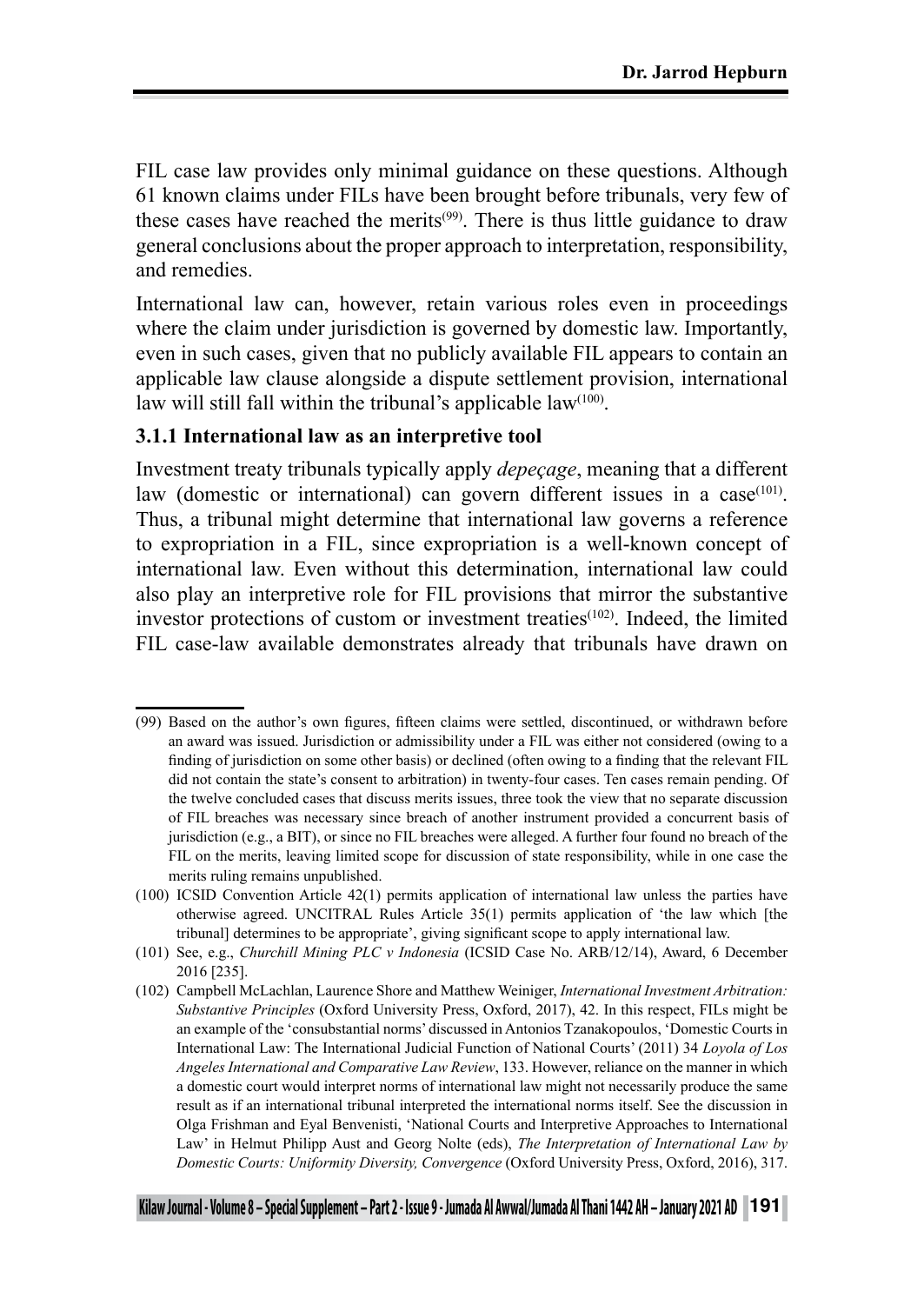international law as an interpretive tool, in relation to 'expropriation'<sup>(103)</sup>, 'investment'<sup>(104)</sup>, and 'fair and equitable treatment'<sup>(105)</sup>.

Nevertheless, the interpretive process for FILs as domestic law could be quite different from that applied to FILs as unilateral acts, with potentially diverging outcomes. Domestic law standards of expropriation, for instance, might establish a more restrictive definition than under international law, only covering property rights and excluding investors' claims of expropriation of contract rights<sup>(106)</sup>. At the same time, however, domestic law interpretation rules might prevent tribunals from importing 'balancing' tests such as proportionality from trade law or human rights law, leading to more absolutist views that may favour investors.

#### **3.1.2 State responsibility in domestic law disputes**

The second main question for the role of international law in a domestic law dispute is the relevance of the international law of state responsibility. If the primary breach found is a breach of domestic law (i.e. a FIL), one might expect that the law of state responsibility will not be relevant $(107)$ .

However, the law of state responsibility has proven highly adaptable<sup> $(108)$ </sup>. and the position may be more nuanced. Certainly, it seems unlikely that the international law circumstances precluding wrongfulness would be relevant; these are predicated on a finding of international responsibility, which will not arise if a FIL is merely a domestic law instrument<sup> $(109)$ </sup>.

(103) See *Southern Pacific Properties (Middle East) Ltd v Egypt* (ICSID Case No ARB/84/3), Award on the Merits, 20 May 1992 [160]-[168] and *Tradex Hellas SA v Albania* (ICSID Case No ARB/94/2), Award, 29 April 1999) [69], [135], [200]. Note that it was not clear in these cases whether the tribunal treated the substantive FIL protections as rules of domestic or international law.

- (105) *Lahoud v Democratic Republic of the Congo* (ICSID Case No ARB/10/4), Award, 7 February 2014 [356]-[365]*.*
- (106) This was argued by Egypt in *SPP*, although ultimately rejected by the tribunal, which drew on the international law understanding of expropriation as covering contract rights: *SPP v Egypt*, note 103, [160], [164].
- (107) Article 1 of the ILC Articles provides that state responsibility arises from an 'internationally wrongful act', and Article 2 confirms that such an act requires a breach of an 'international obligation of the State'.
- (108) For instance, the ILC Articles are frequently applied in investor-state treaty claims, despite the express 'without prejudice' clause in Article 33(2).
- (109) A German court has held that the international law defence of necessity does not apply to a private law contractual relationship between individuals and a state: Federal Constitutional Court, *Argentine Bondholder* case, Order of the Second Senate, 2 BvM 1-5/03, 1-2/06 (8 May 2007). See André Nollkaemper, *National Courts and the International Rule of Law* (Oxford University Press, Oxford, 2011), 185; also Alvik, note 59, 76. However, in *Brazilian Loans*, the PCIJ entertained (but rejected) a plea of *force majeure* even though only a domestic law obligation was at stake. The ILC Commentary (at 77) appears to treat the case as an instance of consideration of *force majeure* as a circumstance precluding wrongfulness in international law, not merely domestic law.

<sup>(104)</sup> *Tradex v Albania*, ibid, [106].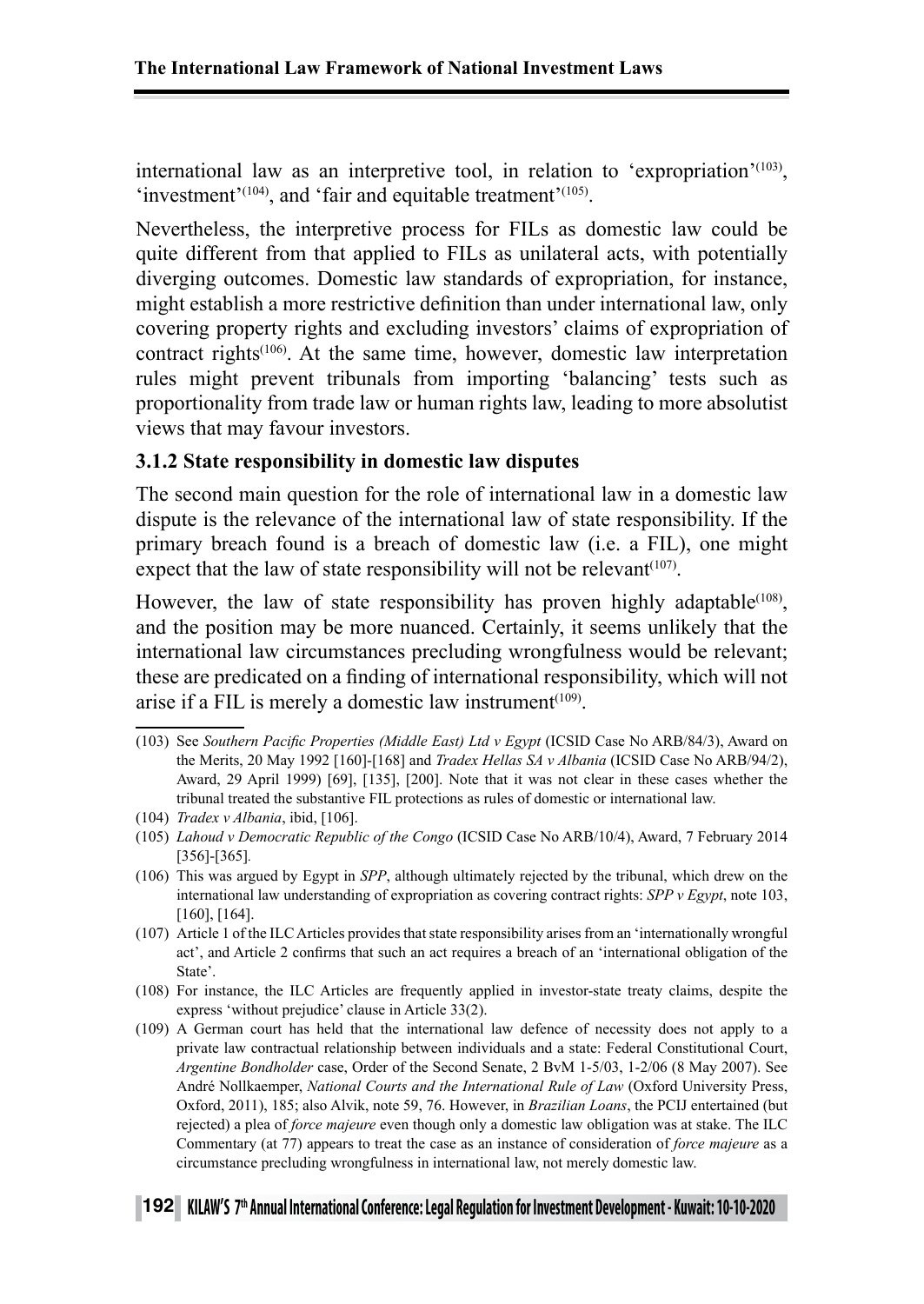In other cases where international adjudicators have ruled on breaches of domestic law, states have never attempted to rely on any of the international law circumstances precluding wrongfulness.

By contrast, the rules on remedies in the law of state responsibility may be of relevance in FIL claims. If these rules simply reflect general principles in any case, as suggested above, tribunals could refer to them for general guidance, if not applying them directly<sup> $(110)$ </sup>. Even so, given tribunals' large discretion in awarding damages, they would be equally justified in turning to domestic principles of state liability, which may differ from state to state.

In general, however, national laws typically aim to balance public and private interests in awarding compensation for state breaches and thus diverge from the 'full reparation' envisaged by international law(111). Alongside domestic law rules that sometimes prohibit awards of interest on compensation, this suggests that compensation awards are likely to be lower in FIL claims viewed as domestic law than under the unilateral act characterization, where international principles apply directly.

The state responsibility rules on attribution, meanwhile, might be relevant even where a state's international responsibility is not in issue. This is because, unlike the circumstances precluding wrongfulness, attribution rules are not premised on a finding of international responsibility, but instead come prior to such a finding<sup>(112)</sup>. In contract claims<sup>(113)</sup>, and indeed in some FIL claims, the rules on attribution have been readily applied 'by analogy'<sup>(114)</sup>, without concern for the domestic law basis of the tribunal's jurisdiction.

In fact, in the same way that the content of a FIL's primary rules might entail definition via '*renvoi*' to international law as suggested above, it might also be argued that the reference to international law entails reference to *secondary* rules as well. Nollkaemper has suggested that 'primary and secondary norms are interdependent and inseparable, and that '[e]ven when the rule of

<sup>(110)</sup> See *Khan Resources Inc v Mongolia* (PCA Case No 2011-09), Award on the Merits, 2 March 2015 [368]; *SPP v Egypt*, note 103, [183], [189]; *Lahoud v DRC*, note 105, [564], [632].

<sup>(111)</sup> Irmgard Marboe, 'State Responsibility and Comparative State Liability for Administrative and Legislative Harm to Economic Interests' in Stephan Schill (ed), *International Investment Law and Comparative Public Law* (Oxford University Press, Oxford, 2010), 378.

<sup>(112)</sup> As Vidmar notes, the fact that the law of state responsibility relates only to 'secondary' rules of international law does not mean that these rules are only relevant *after* a breach of a primary rule is found: J Vidmar, 'Some Observations on Wrongfulness, Responsibility and Defences in International Law' (2016) 63 *Netherlands International Law Review*, 335.

<sup>(113)</sup> See, e.g., *Autopista Concesionada de Venezuela, CA v Venezuela* (ICSID Case No. ARB/00/5), Award, 23 September 2003 [126].

<sup>(114)</sup> *Lahoud*, note 105, [375]. See also *SPP*, note 103, [82]–[85]; *Tradex*, note 103, [104].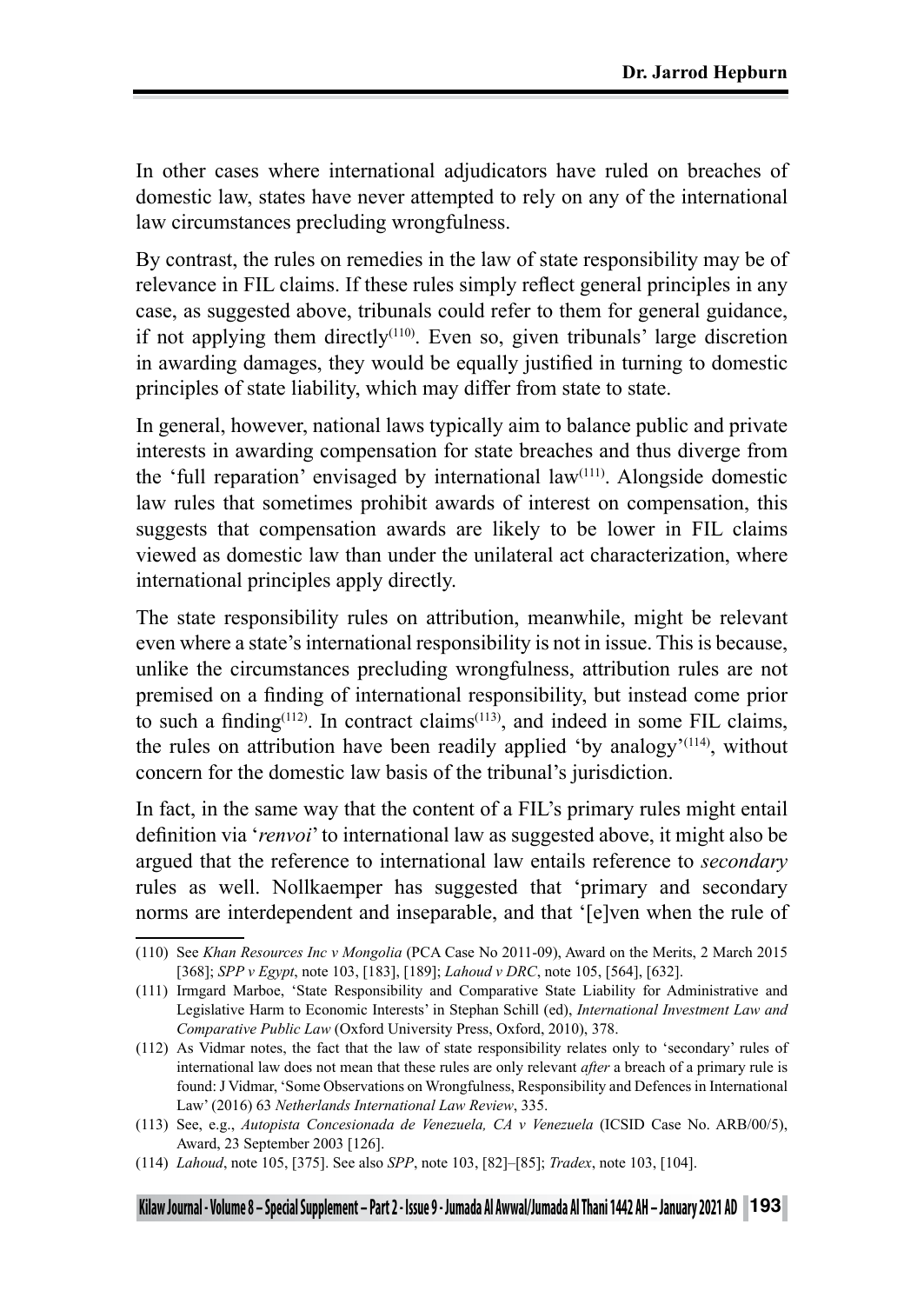international law on which the claim is based is incorporated in domestic law, it retains its international character'(115).

In Nollkaemper's view, this implies that domestic courts should apply secondary rules of international law when dealing with 'domesticated international norms', primary rules of international law that have been transformed or incorporated into the domestic legal order<sup>(116)</sup>. Even if direct *application* of international secondary rules goes too far, the lesser argument that domestic courts should at least draw guidance from those rules seems acceptable, since it converges on the interpretive use discussed in Section 3.1.1.

If this is true for domestic courts dealing with domestic rules sourced from international law, it is also surely true for international tribunals dealing with such rules. The 'fundamental connection between primary and secondary norms<sup> $(117)$ </sup>, might therefore lead to application of (or at least reference to) the international law of state responsibility in FIL claims even where FILs are viewed as domestic law.

## *3.2 Revocation*

The position on revocation of FILs becomes more straightforward when FILs are treated purely as domestic law instruments than when FILs are viewed as unilateral acts. The 'easy cases' discussed in Section 2 remain easy. First, if no investment has yet been made, a state's revocation of a FIL will result in a denial of jurisdiction by the tribunal. Second, even if characterised as domestic law, clauses on consent to arbitration in FILs nevertheless unavoidably carry international effects, given that they represent the state's offer of consent to international arbitration with foreign investors.

Thus, if consent is perfected via acceptance by a claimant, either before revocation or during a post-revocation stabilization period, revocation will be ineffective to deny jurisdiction, drawing on the principle that consent to international adjudication, once given, cannot be unilaterally withdrawn.

Meanwhile, Section 2's 'hard cases' – where the FIL is silent on termination – also become somewhat easier. Even if the consent clause is viewed purely as domestic law, the contractual analogy is still apposite, and withdrawal of

<sup>(115)</sup> André Nollkaemper, 'Internationally Wrongful Acts in Domestic Courts' (2007) 101 *American Journal of International Law*, 760, 783–84.

<sup>(116)</sup> André Nollkaemper, 'The Power of Secondary Rules to Connect the International and National Legal Orders' in Tomer Broude and Yuval Shany, *Multi-Sourced Equivalent Norms in International Law* (Hart, Oxford, 2011), 45.

<sup>(117)</sup> Ibid, 59.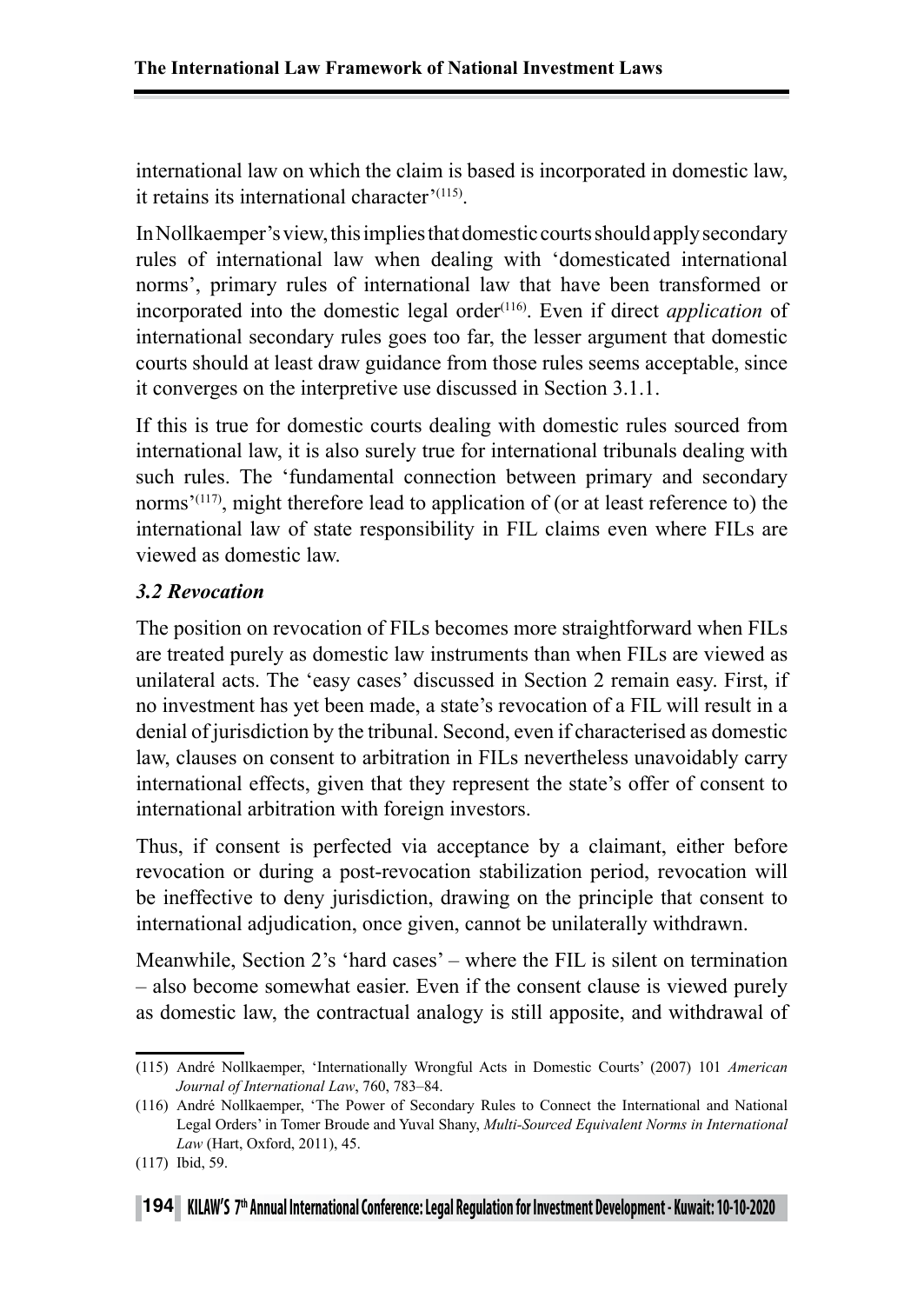the offer via repeal before acceptance will be effective to deny jurisdiction. Similarly, the substantive protections of the FIL will also immediately terminate, as long as domestic constitutional requirements for a valid repeal were met.

## **4. Conclusion**

The characterization of foreign investment laws as either unilaterallyassumed international obligations or ordinary domestic statutes will have a variety of effects on an arbitration proceeding brought by a non-state actor under such instruments. In some cases, the characterization will lead to diverse conclusions: when viewed as unilateral acts, certain defences (such as necessity) will be available for the respondent, in contrast to a characterization of domestic law.

The process of interpretation will also be different, which may alter the meanings of clauses where domestic standards diverge from international law. In other cases, the analysis will reach the same conclusions, but for different reasons: the defence of countermeasures will be unavailable, and repeal of substantive FIL provisions will be immediately effective (absent a stabilization clause), whether FIL protections are unilaterally-assumed international obligations or domestic obligations, but the explanation for this in each situation is distinct.

In yet other cases, the conclusions and reasons are both likely the same regardless of the characterization: a contractual analysis will apply to repeal of consent to arbitration under either characterization, making it immediately effective.

Scholars of investment law are, of course, familiar with the possibility that diverging underlying assumptions about the system can produce diverging justifications and outcomes. The growth of investor-state arbitration under investment treaties has prompted efforts to understand those strange new beasts<sup> $(118)$ </sup> by drawing on analogies to more recognizable systems. Similarly, understanding arbitration with non-state actors under FILs will also require conceptual analogies – to ICJ Optional Clause declarations, contractual offers, third-party beneficiary rules, public law systems, human rights regimes, state contracts, and even investment treaties themselves.

At a minimum, the existence of FILs complicates the familiar treaty/

<sup>(118)</sup> cf Roberts, note 96, 45.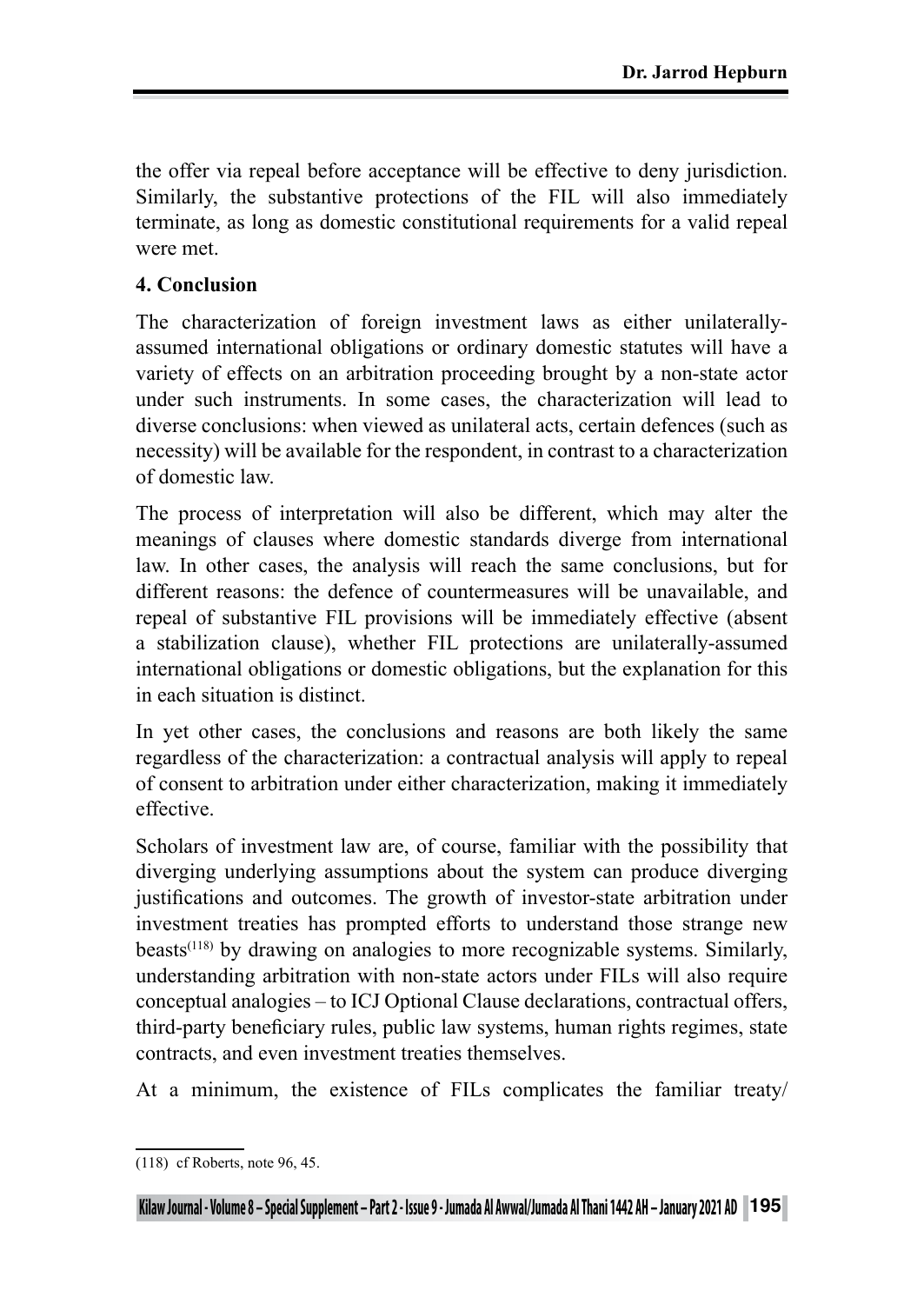contract distinction made by investment lawyers<sup> $(119)$ </sup>. This paper has sought to demonstrate that claims under FILs are not merely treaty claims, as several tribunals have suggested<sup> $(120)$ </sup>, nor contract claims, but have a separate and distinct nature raising unique questions of general international law, particularly the law of state responsibility and unilateral acts. In light of continuing concern over investment treaties and ongoing reform projects, there are urgent reasons for scholars of investment law to understand FILs better, as FILs represent one potential alternative to investment treaties into the future.

The claims brought by non-state actors under FILs also deserve greater attention from commentators outside investment law. The statutes have a potential role in creating custom<sup> $(121)$ </sup>. Viewing them also as unilateral acts reminds observers of this under-appreciated source of rights and obligations in international law, and pushes thinking on boundaries between domestic and international law.

Scholars have already identified certain kinds of promises made to foreign investors outside FILs that could be characterized as unilateral  $\arctan(122)$ . States might begin to make promises to non-state actors, who are still largely excluded from formal international lawmaking $(123)$ , in other fields too, whether in domestic legislation or via more traditional executive declarations. Alongside laws on nationality, neutrality and maritime zones, there may be statutes in these fields for which a unilateral act characterization might also fit, particularly where they display plausible similarities to FILs, with their combination of specific application to foreigners, reference to international law principles and consent to international adjudication. The paper's analysis of FILs offers guidance in identifying such statutes, and in addressing the questions of state responsibility and termination, among others, that could

<sup>(119)</sup> James Crawford,'Treaty and Contract in Investment Arbitration' (2008) 24 *Arbitration International*, 351, 355–56; Yuval Shany, 'Contract Claims vs. Treaty Claims: Mapping Conflicts Between ICSID Decisions on Multisourced Investment Claims' (2005) 99 *American Journal of International Law*, 835; Anthony Sinclair, 'Bridging the Contract/Treaty Divide' in Christina Binder, Ursula Kriebaum, August Reinisch et al, *International Investment Law for the 21st Century: Essays in Honour of Christoph Schreuer* (Oxford University Press, Oxford 2009).

<sup>(120)</sup> See the cases cited in note 12.

<sup>(121)</sup> See Dumberry, note 83.

<sup>(122)</sup> Reisman & Arsanjani, note 27; Paparinskis, note 41, 252.

<sup>(123)</sup> Jean d'Aspremont, 'International Law-Making by Non-State Actors: Changing the Model or Putting the Phenomenon into Perspective?' in Math Noortmann and Cedric Ryngaert (eds), *Non-State Actor Dynamics in International Law: From Law-Takers to Law-Makers* (Routledge, London, 2010) 178; Anthea Roberts and Sandesh Sivakumaran, 'Lawmaking by Nonstate Actors: Engaging Armed Groups in the Creation of International Humanitarian Law' (2012) 37 *Yale Journal of International Law*, 107, 111–15.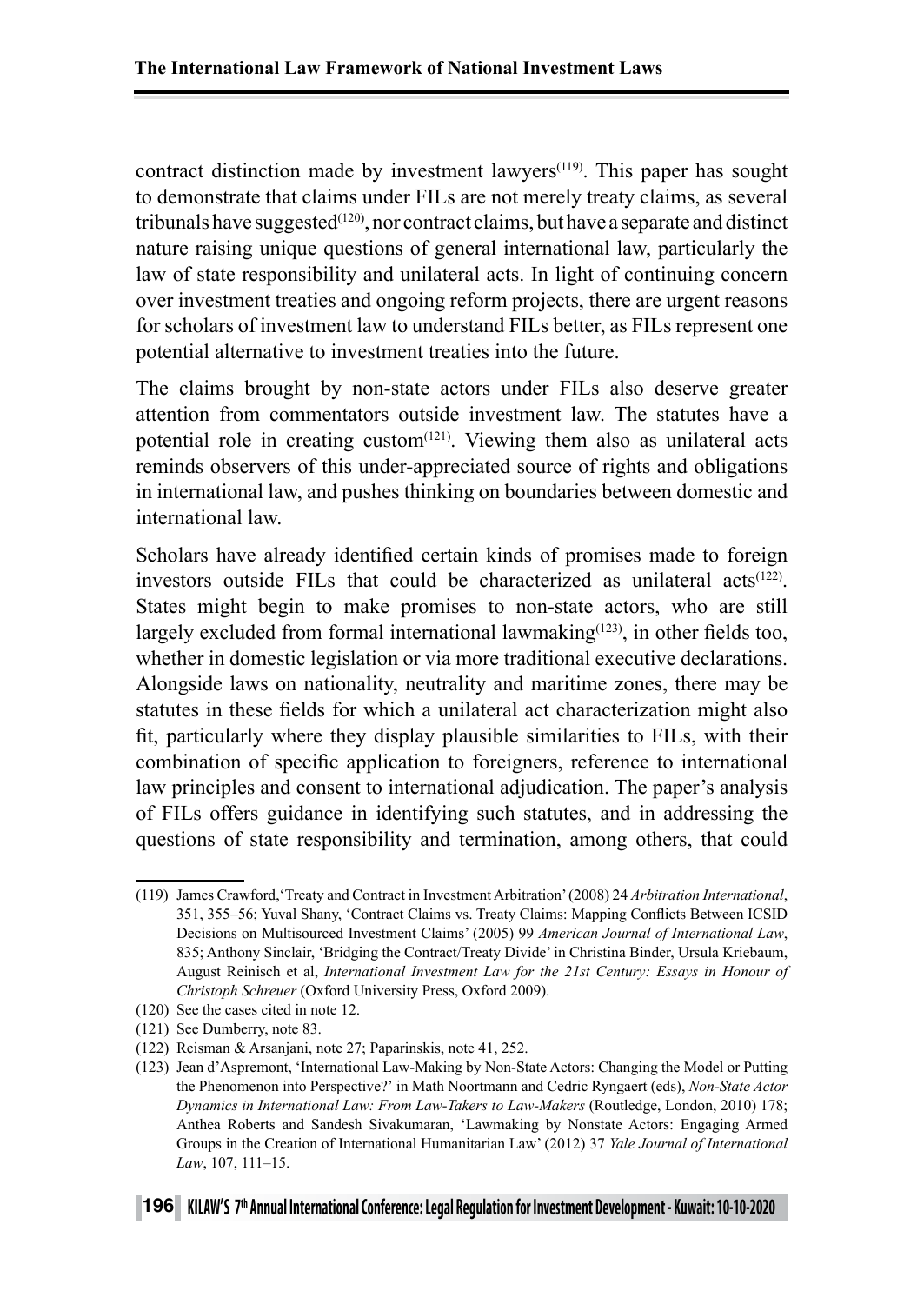arise in those contexts.

FILs might also provide a new, fertile ground on which to study references to international law by domestic courts. Domestic courts are not yet known to have heard any claims under FILs, but the continuing uncertainty over investment treaties may push claimants away from international arbitration, giving domestic courts an opportunity to interpret these rules. Different international law regimes might encourage differing degrees of faithfulness in their application by domestic courts. Human rights agreements, for instance, 'may be more open to divergence in application . . . as compared to highly technical regimes' such as tax law(124). Investment protection might appear more mundane, but domestic interpretations of FILs would not necessarily trace any closer parallels with international law than domestic interpretations of human rights treaties.

Despite their domestic law origins, FILs still occupy a mysterious position in public international law. In highlighting these issues, this paper seeks to shed light on that mystery, aiming to illuminate both an overlooked category of participation by non-state actors in international dispute settlement and a further instance of international law's ever-widening horizons.

<sup>(124)</sup> Helmut Philipp Aust, 'Between Universal Aspiration and Local Application: Concluding Observations' in Aust and Nolte, note 104, 344; cf Eirik Bjorge, *Domestic Application of the ECHR: Courts as Faithful Trustees* (Oxford University Press, Oxford 2015), 245.